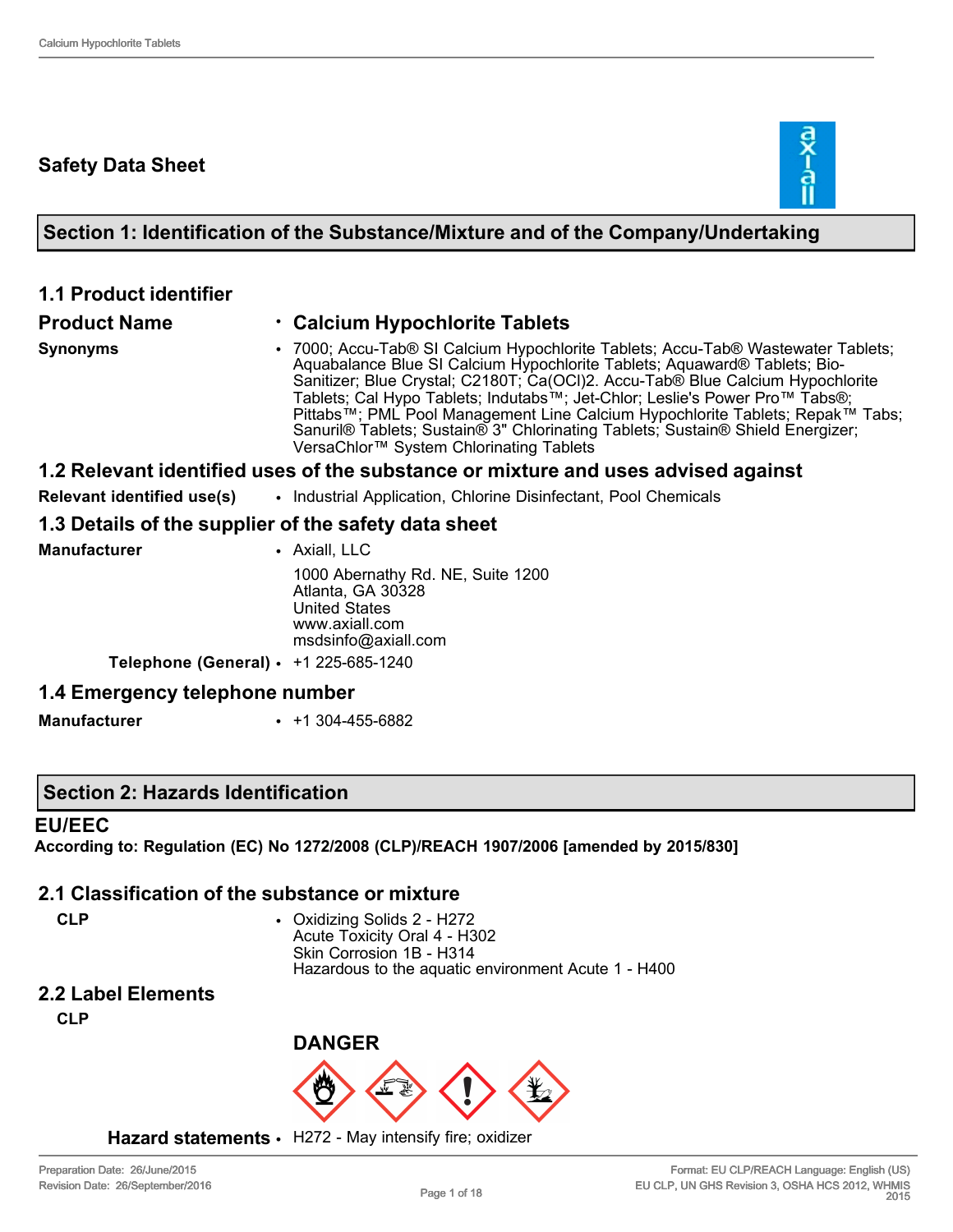|                          | H302 - Harmful if swallowed<br>H314 - Causes severe skin burns and eye damage.<br>H400 - Very toxic to aquatic life                                                                                                                                                                                                                                                                                                                                                                                                                                                                                                                                                                                                                                                  |
|--------------------------|----------------------------------------------------------------------------------------------------------------------------------------------------------------------------------------------------------------------------------------------------------------------------------------------------------------------------------------------------------------------------------------------------------------------------------------------------------------------------------------------------------------------------------------------------------------------------------------------------------------------------------------------------------------------------------------------------------------------------------------------------------------------|
|                          | <b>Prevention</b> • P210 - Keep away from heat, hot surfaces, sparks, open flames and other ignition<br>sources. No smoking.<br>P220 - Keep/Store away from clothing and other combustible materials.<br>P221 - Take any precaution to avoid mixing with combustibles<br>P260 - Do not breathe dust.<br>P264 - Wash thoroughly after handling.<br>P270 - Do not eat, drink or smoke when using this product.<br>P273 - Avoid release to the environment.<br>P280 - Wear protective gloves/protective clothing/eye protection/face protection.                                                                                                                                                                                                                        |
| Response •               | P370+P378 - In case of fire: Use appropriate media for extinction.<br>P304+P340 - IF INHALED: Remove victim to fresh air and keep at rest in a position<br>comfortable for breathing.<br>P303+P361+P353 - IF ON SKIN (or hair): Take off immediately all contaminated<br>clothing. Rinse skin with water/shower.<br>P363 - Wash contaminated clothing before reuse.<br>P321 - Specific treatment, see supplemental first aid information.<br>P305+P351+P338 - IF IN EYES: Rinse cautiously with water for several minutes.<br>Remove contact lenses, if present and easy to do. Continue rinsing.<br>P301+P330+P331 - IF SWALLOWED: Rinse mouth. Do NOT induce vomiting.<br>P310 - Immediately call a POISON CENTER or doctor/physician.<br>P391 - Collect spillage. |
| Storage/Disposal •       | P405 - Store locked up.<br>P501 - Dispose of content and/or container in accordance with local, regional,<br>national, and/or international regulations.                                                                                                                                                                                                                                                                                                                                                                                                                                                                                                                                                                                                             |
|                          | <b>Supplemental information <math>\cdot</math></b> 1-3 percent of this product consists of an ingredient of unknown toxicity.                                                                                                                                                                                                                                                                                                                                                                                                                                                                                                                                                                                                                                        |
| <b>2.3 Other Hazards</b> |                                                                                                                                                                                                                                                                                                                                                                                                                                                                                                                                                                                                                                                                                                                                                                      |
| <b>CLP</b>               | • According to Regulation (EC) No. 1272/2008 (CLP) this material is considered<br>hazardous.                                                                                                                                                                                                                                                                                                                                                                                                                                                                                                                                                                                                                                                                         |

## **UN GHS Revision 3**

**According to: UN Globally Harmonized System of Classification and Labelling of Chemicals (GHS): Third Revised Edition**

## **2.1 Classification of the substance or mixture**

| UN GHS | • Oxidizing Solids 2<br><b>Acute Toxicity Oral 4</b><br>Skin Corrosion 1B<br>Serious Eye Damage 1<br>Specific Target Organ Toxicity Single Exposure 3: Respiratory Tract Irritation<br>Hazardous to the aquatic environment Acute 1<br>Hazardous to the aquatic environment Chronic 1 |
|--------|---------------------------------------------------------------------------------------------------------------------------------------------------------------------------------------------------------------------------------------------------------------------------------------|
|        |                                                                                                                                                                                                                                                                                       |

## **2.2 Label elements**

**UN GHS**



**Hazard statements** • May intensify fire; oxidizer

Harmful if swallowed Causes severe skin burns and eye damage. Causes serious eye damage May cause respiratory irritation Very toxic to aquatic life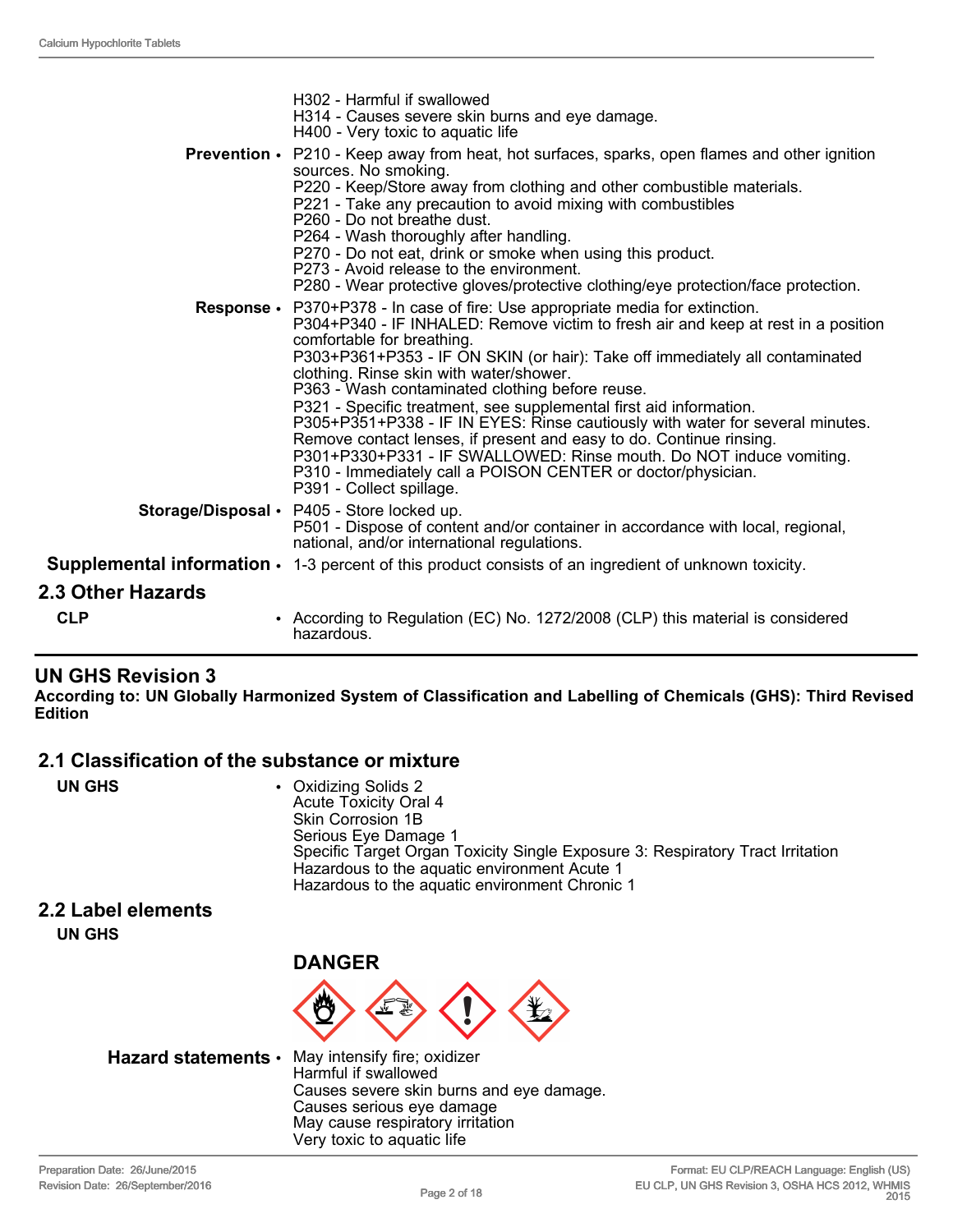|                                 | Very toxic to aquatic life with long lasting effects                                                                                                                                                                                                                                                                                                                                                                                                                                                                                                                                                                                                                                                                          |  |  |
|---------------------------------|-------------------------------------------------------------------------------------------------------------------------------------------------------------------------------------------------------------------------------------------------------------------------------------------------------------------------------------------------------------------------------------------------------------------------------------------------------------------------------------------------------------------------------------------------------------------------------------------------------------------------------------------------------------------------------------------------------------------------------|--|--|
| <b>Precautionary statements</b> |                                                                                                                                                                                                                                                                                                                                                                                                                                                                                                                                                                                                                                                                                                                               |  |  |
|                                 | <b>Prevention •</b> Keep away from heat.<br>Keep/Store away from clothing and other combustible materials.<br>Do not eat, drink or smoke when using this product.<br>Take any precaution to avoid mixing with combustibles<br>Use only outdoors or in a well-ventilated area.<br>Do not breathe dust.<br>Wash thoroughly after handling.<br>Avoid release to the environment.<br>Wear protective gloves/protective clothing/eye protection/face protection.                                                                                                                                                                                                                                                                   |  |  |
| Response .                      | In case of fire: Use appropriate media for extinction.<br>IF INHALED: Remove victim to fresh air and keep at rest in a position comfortable for<br>breathing.<br>Call a POISON CENTER or doctor/physician if you feel unwell.<br>IF ON SKIN (or hair): Take off immediately all contaminated clothing. Rinse skin with<br>water/shower.<br>Wash contaminated clothing before reuse.<br>Specific treatment, see supplemental first aid information.<br>IF IN EYES: Rinse cautiously with water for several minutes. Remove contact lenses,<br>if present and easy to do. Continue rinsing.<br>IF SWALLOWED: Rinse mouth. Do NOT induce vomiting.<br>Immediately call a POISON CENTER or doctor/physician.<br>Collect spillage. |  |  |
|                                 | Storage/Disposal • Store in a well-ventilated place. Keep container tightly closed.<br>Store locked up.<br>Dispose of content and/or container in accordance with local, regional, national, and/or<br>international regulations.                                                                                                                                                                                                                                                                                                                                                                                                                                                                                             |  |  |
|                                 | <b>Supplemental information</b> • 1-3 percent of this product consists of an ingredient of unknown toxicity.                                                                                                                                                                                                                                                                                                                                                                                                                                                                                                                                                                                                                  |  |  |
| 2.3 Other hazards               |                                                                                                                                                                                                                                                                                                                                                                                                                                                                                                                                                                                                                                                                                                                               |  |  |
| <b>UN GHS</b><br>$\bullet$      | According to the Globally Harmonized System for Classification and Labeling (GHS)<br>this product is considered hazardous                                                                                                                                                                                                                                                                                                                                                                                                                                                                                                                                                                                                     |  |  |

## **United States (US)**

**According to: OSHA 29 CFR 1910.1200 HCS**

## **2.1 Classification of the substance or mixture**

**OSHA HCS 2012** • Oxidizing Solids 2 Acute Toxicity Oral 4 Skin Corrosion 1B Serious Eye Damage 1 Specific Target Organ Toxicity Single Exposure 3: Respiratory Tract Irritation

## **2.2 Label elements**

**OSHA HCS 2012**

## **DANGER**



**Hazard statements** • May intensify fire; oxidizer Harmful if swallowed Causes severe skin burns and eye damage. Causes serious eye damage May cause respiratory irritation

#### **Precautionary statements**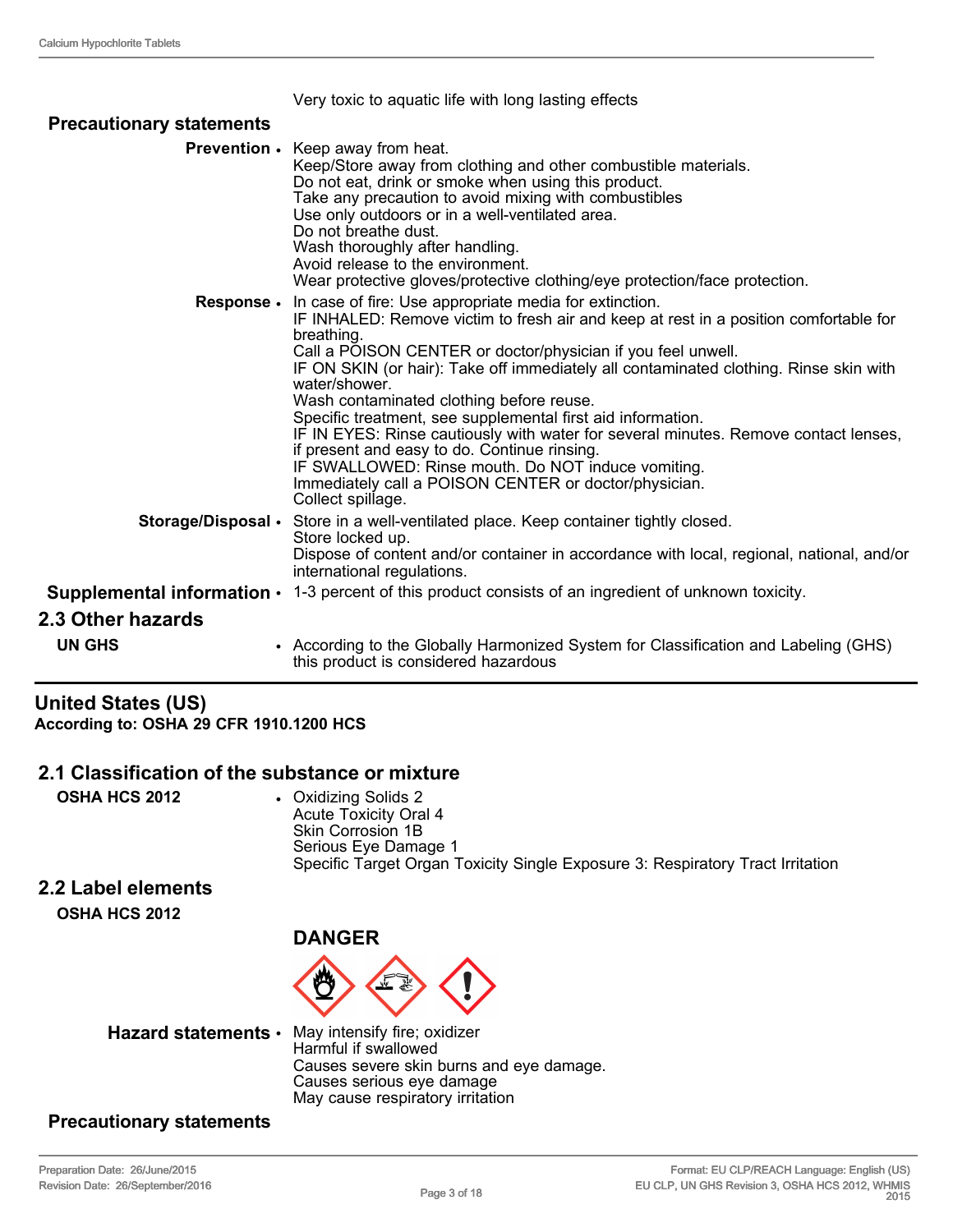|                      | <b>Prevention</b> • Keep away from heat.<br>Keep/Store away from clothing and other combustible materials.<br>Take any precaution to avoid mixing with combustibles<br>Do not breathe dust.<br>Wash thoroughly after handling.<br>Do not eat, drink or smoke when using this product.<br>Use only outdoors or in a well-ventilated area.<br>Wear protective gloves/protective clothing/eye protection/face protection.                                                                                                                                                                                                                                                                                   |
|----------------------|----------------------------------------------------------------------------------------------------------------------------------------------------------------------------------------------------------------------------------------------------------------------------------------------------------------------------------------------------------------------------------------------------------------------------------------------------------------------------------------------------------------------------------------------------------------------------------------------------------------------------------------------------------------------------------------------------------|
| <b>Response.</b>     | In case of fire: Use appropriate media for extinction.<br>IF INHALED: Remove victim to fresh air and keep at rest in a position comfortable for<br>breathing.<br>Call a POISON CENTER or doctor/physician if you feel unwell.<br>IF ON SKIN (or hair): Take off immediately all contaminated clothing. Rinse skin with<br>water/shower.<br>Wash contaminated clothing before reuse.<br>Specific treatment, see supplemental first aid information.<br>IF IN EYES: Rinse cautiously with water for several minutes. Remove contact lenses,<br>if present and easy to do. Continue rinsing.<br>IF SWALLOWED: Rinse mouth. Do NOT induce vomiting.<br>Immediately call a POISON CENTER or doctor/physician. |
| Storage/Disposal •   | Store in a well-ventilated place. Keep container tightly closed.<br>Store locked up.<br>Dispose of content and/or container in accordance with local, regional, national, and/or<br>international regulations.                                                                                                                                                                                                                                                                                                                                                                                                                                                                                           |
|                      | <b>Supplemental information <math>\cdot</math></b> 1-3 percent of this product consists of an ingredient of unknown toxicity.                                                                                                                                                                                                                                                                                                                                                                                                                                                                                                                                                                            |
| 2.3 Other hazards    |                                                                                                                                                                                                                                                                                                                                                                                                                                                                                                                                                                                                                                                                                                          |
| <b>OSHA HCS 2012</b> | • Under United States Regulations (29 CFR 1910.1200 - Hazard Communication<br>Standard), this product is considered hazardous.                                                                                                                                                                                                                                                                                                                                                                                                                                                                                                                                                                           |

#### **Canada**

**According to: WHMIS 2015**

## **2.1 Classification of the substance or mixture**

| <b>WHMIS 2015</b>                               | • Oxidizing Solids 2<br><b>Acute Toxicity Oral 4</b><br>Skin Corrosion 1B<br>Serious Eye Damage 1<br>Specific Target Organ Toxicity Single Exposure 3: Respiratory Tract Irritation |
|-------------------------------------------------|-------------------------------------------------------------------------------------------------------------------------------------------------------------------------------------|
| <b>Alternative Lines and Alternative Action</b> |                                                                                                                                                                                     |

**2.2 Label elements WHMIS 2015**



**Hazard statements** • May intensify fire; oxidizer Harmful if swallowed Causes severe skin burns and eye damage. Causes serious eye damage May cause respiratory irritation

**DANGER**

#### **Precautionary statements**

**Prevention** • Keep away from heat, hot surfaces, sparks, open flames and other ignition sources. No smoking. Keep away from clothing and other combustible materials. Do not breathe dust. Wash thoroughly after handling.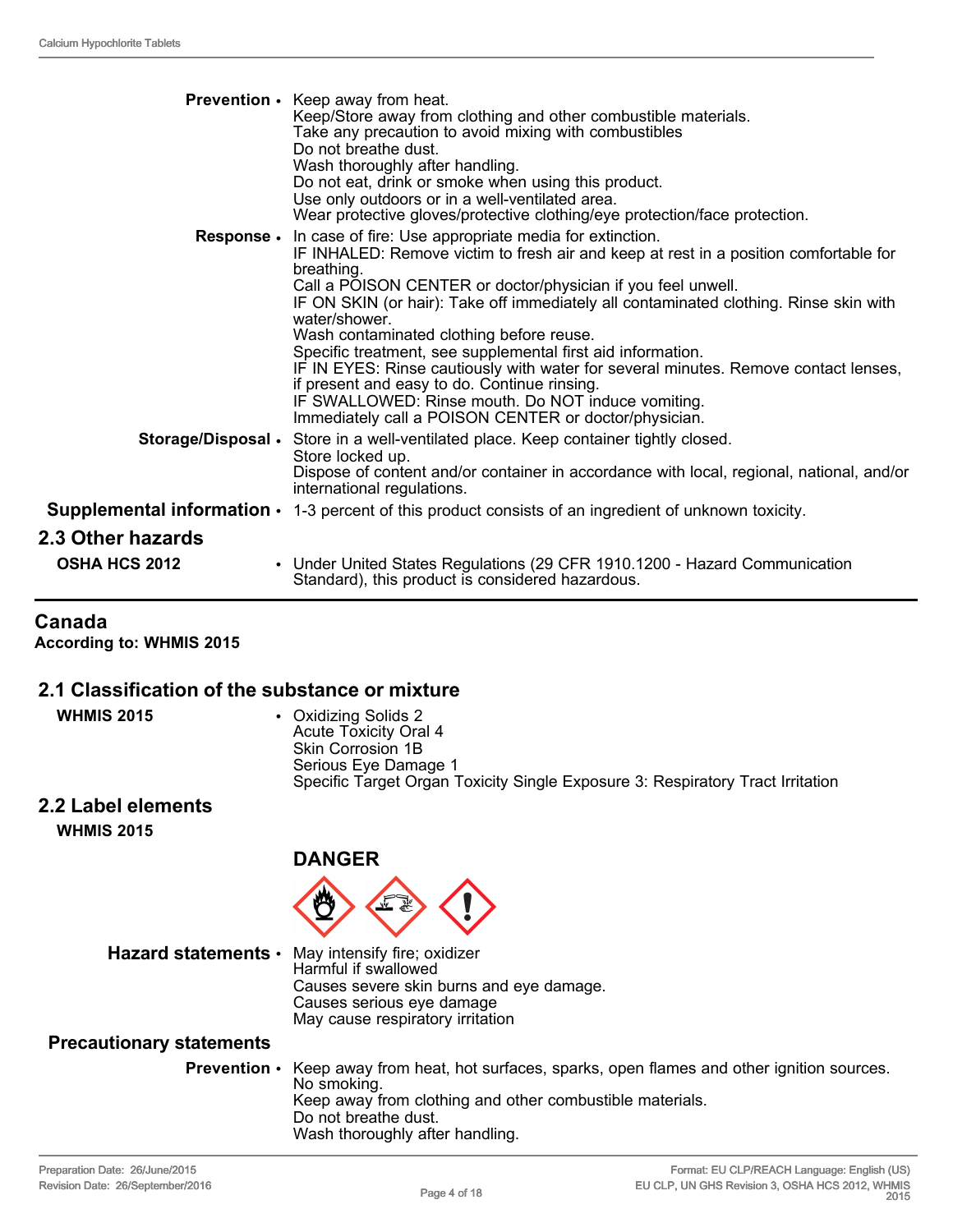|                   | Do not eat, drink or smoke when using this product.<br>Use only outdoors or in a well-ventilated area.<br>Wear protective gloves/protective clothing/eye protection/face protection.<br>Wear fire resistant or flame retardant clothing.                                                                                                                                                                                                                                                                                                                                                                                                                                                                                    |
|-------------------|-----------------------------------------------------------------------------------------------------------------------------------------------------------------------------------------------------------------------------------------------------------------------------------------------------------------------------------------------------------------------------------------------------------------------------------------------------------------------------------------------------------------------------------------------------------------------------------------------------------------------------------------------------------------------------------------------------------------------------|
|                   | <b>Response</b> • In case of fire: Use to extinguish.<br>IF INHALED: Remove person to fresh air and keep comfortable for breathing.<br>Call a POISON CENTER/doctor/ if you feel unwell.<br>IF ON SKIN (or hair): Take off immediately all contaminated clothing. Rinse skin with<br>water or shower.<br>Wash contaminated clothing before reuse.<br>Specific treatment, see supplemental first aid information.<br>IF IN EYES: Rinse cautiously with water for several minutes. Remove contact lenses,<br>if present and easy to do. Continue rinsing.<br>Immediately call a POISON CENTER/doctor/.<br>IF SWALLOWED: Rinse mouth. Do NOT induce vomiting.<br>IF SWALLOWED: Call a POISON CENTER/doctor/ if you feel unwell. |
|                   | Storage/Disposal • Store in a well-ventilated place. Keep container tightly closed.<br>Store locked up.<br>Dispose of content and/or container in accordance with local, regional, national, and/or<br>international regulations.                                                                                                                                                                                                                                                                                                                                                                                                                                                                                           |
|                   | <b>Supplemental information <math>\cdot</math></b> 1-3 percent of this product consists of an ingredient of unknown toxicity.                                                                                                                                                                                                                                                                                                                                                                                                                                                                                                                                                                                               |
| 2.3 Other hazards |                                                                                                                                                                                                                                                                                                                                                                                                                                                                                                                                                                                                                                                                                                                             |
| <b>WHMIS 2015</b> | • In Canada, the product mentioned above is considered hazardous under the<br>Workplace Hazardous Materials Information System (WHMIS).                                                                                                                                                                                                                                                                                                                                                                                                                                                                                                                                                                                     |

# **Section 3 - Composition/Information on Ingredients**

## **3.1 Substances**

• Material does not meet the criteria of a substance.

## **3.2 Mixtures**

| <b>Composition</b>      |                                                                                |               |                                               |                                                                                                                                                                                                                                                                                                                                                                                                                                                                                                        |
|-------------------------|--------------------------------------------------------------------------------|---------------|-----------------------------------------------|--------------------------------------------------------------------------------------------------------------------------------------------------------------------------------------------------------------------------------------------------------------------------------------------------------------------------------------------------------------------------------------------------------------------------------------------------------------------------------------------------------|
| <b>Chemical Name</b>    | <b>Identifiers</b>                                                             | $\%$          | <b>LD50/LC50</b>                              | <b>Classifications According to Regulation/Directive</b>                                                                                                                                                                                                                                                                                                                                                                                                                                               |
| Calcium<br>hypochlorite | CAS:7778-54-3<br>EC Number:231<br>$-908-7$<br><b>EU Index:017-</b><br>012-00-7 | 65% TO<br>76% | <b>NDA</b>                                    | EU CLP: Annex VI, Table 3.1: Ox. Sol. 2, H272; Acute Tox. 4 *,<br>H302; Skin Corr. 1B, H314; Aquatic Acute 1, H400<br><b>UN GHS Revision 3: Ox. Sol. 2; Skin Corr. 1B; Eye Dam. 1;</b><br>Acute Tox. 4 (orl); STOT SE 3: Resp. Irrit; Aquatic Acute 1;<br>Aquatic Chronic 1<br><b>OSHA HCS 2012:</b> Ox. Sol. 2; Skin Corr. 1B; Eye Dam. 1; Acute<br>Tox. 4 (orl); STOT SE 3: Resp. Irrit.<br><b>WHMIS 2015:</b> Ox. Sol. 2; Skin Corr. 1B; Eye Dam. 1; Acute<br>Tox. 4 (orl); STOT SE 3: Resp. Irrit. |
| Sodium chloride         | CAS:7647-14-5<br>EC Number:231<br>$-598-3$                                     | 10% TO<br>30% | Ingestion/Oral-Rat<br>LD50 • 3000 mg/kg       | EU CLP: Eye Irrit 2, H319<br><b>UN GHS Revision 3:</b> Eye Irrit. 2; Acute Tox. 5 (orl); Skin Irrit. 3<br><b>OSHA HCS 2012: Eye Irrit. 2</b><br><b>WHMIS 2015: Eye Irrit. 2</b>                                                                                                                                                                                                                                                                                                                        |
| Calcium<br>hydroxide    | <b>CAS:</b> 1305-62-0<br>EC Number:215<br>$-137-3$                             | 1% TO<br>3%   | Ingestion/Oral-Rat<br>$LD50 \cdot 7340$ mg/kg | EU CLP: Eye Dam. 1 H318; Skin Corr. 1. H314; Aquatic Chronic<br>3. H412<br><b>UN GHS Revision 3:</b> Eye Dam. 1; Skin Corr. 1;<br>OSHA HCS 2012: Eye Dam. 1; Skin Corr. 1<br>WHMIS 2015: Eye Dam. 1; Skin Corr. 1                                                                                                                                                                                                                                                                                      |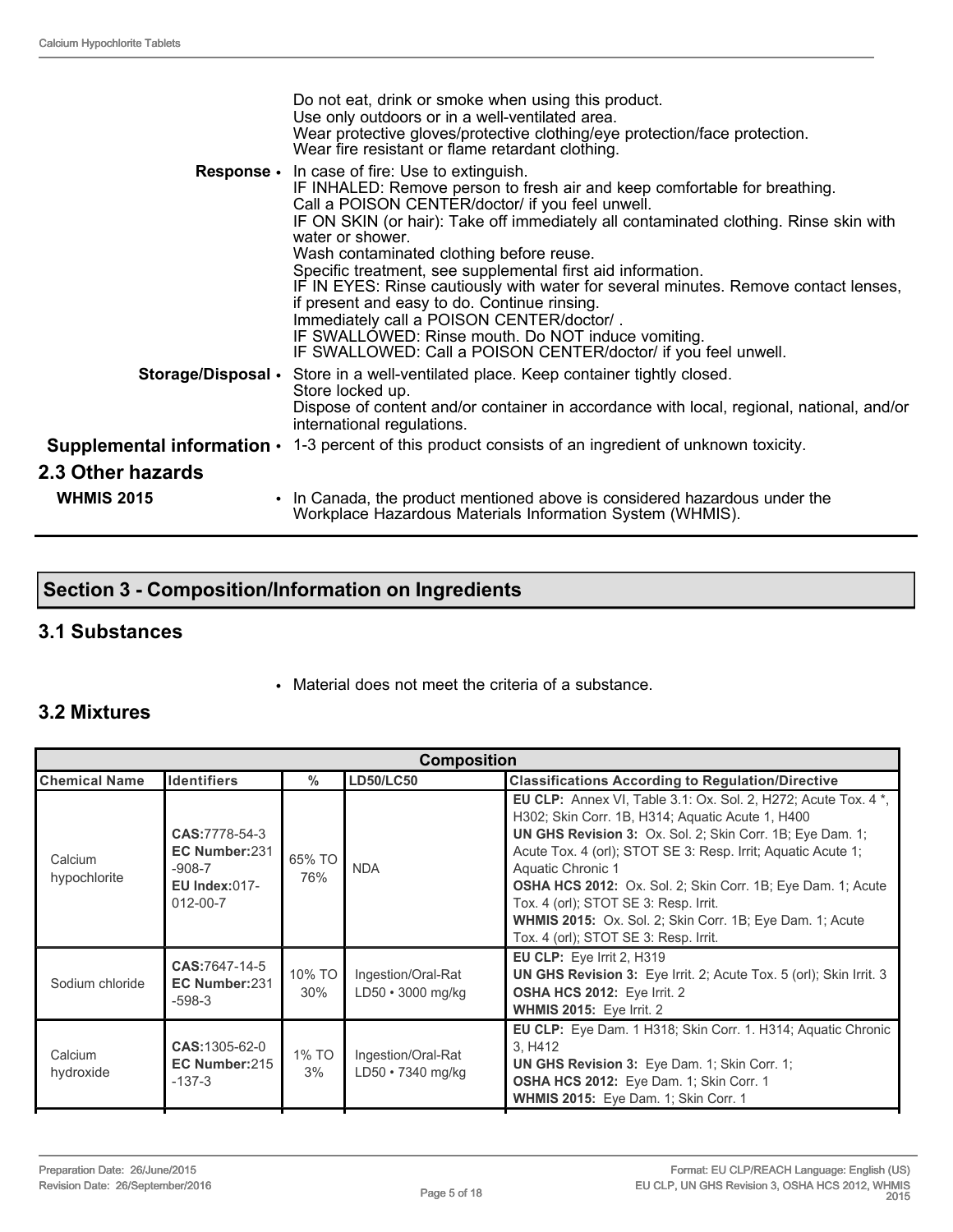| Calcium chlorate            | CAS: 10137-74-3<br><b>EINECS:233-378</b><br>$-2$                                  | 0% TO<br>3% | <b>NDA</b>                                                                         | <b>EU CLP:</b> Ox. Sol. 2, H272<br><b>UN GHS Revision 3: Ox. Sol. 2</b><br><b>OSHA HCS 2012: Ox. Sol. 2</b><br><b>WHMIS 2015: Ox. Sol. 2</b>                                                                |
|-----------------------------|-----------------------------------------------------------------------------------|-------------|------------------------------------------------------------------------------------|-------------------------------------------------------------------------------------------------------------------------------------------------------------------------------------------------------------|
| Calcium<br>carbonate        | CAS: 471-34-1<br>EC Number:207<br>$-439-9$                                        | 1% TO<br>3% | Ingestion/Oral-Rat<br>$LD50 \cdot 6450$ mg/kg                                      | <b>EU CLP:</b> Skin Irrit. 2, H315; Eye Irrit. 2, H319<br>UN GHS Revision 3: Eye Irrit. 2; Skin Irrit. 2<br><b>OSHA HCS 2012:</b> Eye Irrit. 2; Skin Irrit. 2<br>WHMIS 2015: Eye Irrit. 2; Skin Irrit. 2    |
| Pentasodium<br>triphosphate | CAS:7758-29-4<br>EC Number:231<br>$-838-7$                                        | $< 1\%$     | Ingestion/Oral-Rat<br>$LD50 \cdot 3120$ mg/kg<br>Skin-Rabbit LD50 ·<br>>4640 mg/kg | <b>EU CLP:</b> Skin Irrit. 2, H315<br><b>UN GHS Revision 3:</b> Skin Irrit. 2: Acute Tox. 5 (orl)<br><b>OSHA HCS 2012: Skin Irrit. 2</b><br>WHMIS 2015: Skin Irrit. 2                                       |
| Calcium chloride            | CAS: 10043-52-4<br>EC Number:233<br>$-140-8$<br>$EU$ Index:017-<br>$013 - 00 - 2$ | 0.1%        | Ingestion/Oral-Rat<br>$LD50 \cdot 1$ g/kg                                          | EU CLP: Annex VI, Table 3.1: Eye Irrit. 2, H319<br>UN GHS Revision 3: Eye Irrit. 2; Acute Tox. 4 (orl);<br>OSHA HCS 2012: Eye Irrit. 2; Acute Tox. 4 (orl);<br>WHMIS 2015: Eye Irrit. 2; Acute Tox. 4 (orl) |

*See Section 16 for full text of H-statements.* 

### **Section 4 - First Aid Measures**

## **4.1 Description of first aid measures**

| <b>Inhalation</b>                                                              | • Move victim to fresh air. If person is not breathing, call 911 or an ambulance, then give<br>artificial respiration. Do not use mouth-to-mouth method if victim inhaled the<br>substance; give artificial respiration with the aid of a pocket mask equipped with a one<br>-way valve or other proper respiratory medical device. Call a poison center control<br>center or doctor for further treatment advice. |  |
|--------------------------------------------------------------------------------|--------------------------------------------------------------------------------------------------------------------------------------------------------------------------------------------------------------------------------------------------------------------------------------------------------------------------------------------------------------------------------------------------------------------|--|
| <b>Skin</b>                                                                    | • For minor skin contact, avoid spreading material on unaffected skin. In case of contact<br>with substance, immediately flush skin with running water for at least 20 minutes.<br>Remove and isolate contaminated clothing. Call a poison center or doctor for<br>treatment advice.                                                                                                                               |  |
| Eye<br>$\bullet$                                                               | In case of contact with substance, immediately flush eyes with running water for at<br>least 20 minutes. Remove contact lenses, if present and easy to do. Continue rinsing.<br>Call a Poison Control Center or doctor for treatment advice.                                                                                                                                                                       |  |
| Ingestion                                                                      | • If swallowed, seek medical attention immediately from poison control center or doctor.<br>Have a person sip a glass of water, if able to swallow. Do not give anything by mouth<br>to an unconscious person. Do not induce vomiting unless told to do so by the poison<br>control center or doctor.                                                                                                              |  |
| 4.2 Most important symptoms and effects, both acute and delayed                |                                                                                                                                                                                                                                                                                                                                                                                                                    |  |
|                                                                                | • If ingestion, irritation, any type of overexposure or symptoms of overexposure occur<br>during, or persists after use of this product, contact a POISON CONTROL CENTER,<br>EMERGENCY ROOM OR PHYSICIAN immediately; have Safety Data Sheet<br>information available. Never give anything by mouth to an unconscious or convulsing<br>person. Refer to Section 11 - Toxicological Information.                    |  |
| 4.3 Indication of any immediate medical attention and special treatment needed |                                                                                                                                                                                                                                                                                                                                                                                                                    |  |
| <b>Notes to Physician</b>                                                      | • Probable mucosal damage may contraindicate the use of gastric lavage. All<br>treatments should be based on observed signs and symptoms of distress in the<br>patient. Consideration should be given to the possibility that overexposure to materials<br>other than this product may have occurred.                                                                                                              |  |

# **Section 5 - Firefighting Measures**

# **5.1 Extinguishing media**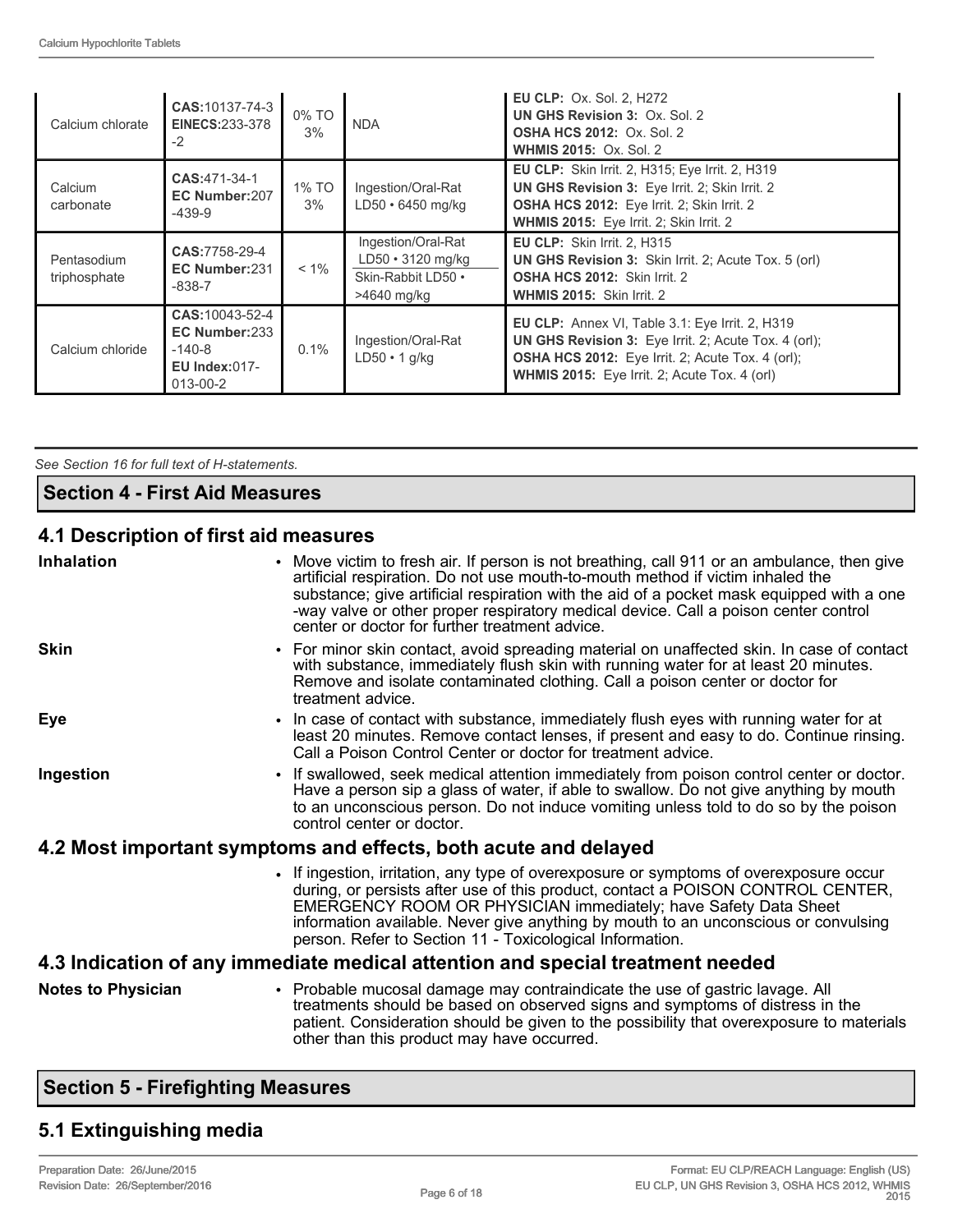|                                                     | <b>Suitable Extinguishing Media •</b> Drench with large quantities of water only.                                                                                                                                                                                                                                                                                                                                                                                                                                                                                                                                                                                                                                                                                                                                                                                                                         |  |  |  |  |
|-----------------------------------------------------|-----------------------------------------------------------------------------------------------------------------------------------------------------------------------------------------------------------------------------------------------------------------------------------------------------------------------------------------------------------------------------------------------------------------------------------------------------------------------------------------------------------------------------------------------------------------------------------------------------------------------------------------------------------------------------------------------------------------------------------------------------------------------------------------------------------------------------------------------------------------------------------------------------------|--|--|--|--|
| <b>Unsuitable Extinguishing</b><br>Media            | • Do not use dry chemicals or foams. Product supplies own oxygen, therefore attempts<br>to smother fire with a wet blanket, carbon dioxide, dry chemical extinguisher or other<br>means are not effective. Product has the potential to cause a violent reaction if dry<br>chemical fire extinguishers are used.                                                                                                                                                                                                                                                                                                                                                                                                                                                                                                                                                                                          |  |  |  |  |
|                                                     | 5.2 Special hazards arising from the substance or mixture                                                                                                                                                                                                                                                                                                                                                                                                                                                                                                                                                                                                                                                                                                                                                                                                                                                 |  |  |  |  |
| <b>Unusual Fire and Explosion</b><br><b>Hazards</b> | • Containers may explode when heated.<br>May explode from heat or contamination.<br>May ignite combustibles (wood, paper, oil, clothing, etc.)<br>Runoff may create fire or explosion hazard.<br>Some will react explosively with hydrocarbons (fuels)<br>These substances will accelerate burning when involved in a fire.<br>Emits toxic fumes under fire conditions.<br>Chlorine gas may be generated.                                                                                                                                                                                                                                                                                                                                                                                                                                                                                                 |  |  |  |  |
| <b>Hazardous Combustion</b><br><b>Products</b>      | • Decomposition products may include the following materials: carbon oxides;<br>halogenated compounds; metal oxide/oxides.                                                                                                                                                                                                                                                                                                                                                                                                                                                                                                                                                                                                                                                                                                                                                                                |  |  |  |  |
| 5.3 Advice for firefighters                         |                                                                                                                                                                                                                                                                                                                                                                                                                                                                                                                                                                                                                                                                                                                                                                                                                                                                                                           |  |  |  |  |
|                                                     | • Structural firefighters' protective clothing provides limited protection in fire situations<br>ONLY; it is not effective in spill situations where direct contact with the substance is<br>possible.<br>Wear chemical protective clothing that is specifically recommended by the<br>manufacturer. It may provide little or no thermal protection.<br>Wear positive pressure self-contained breathing apparatus (SCBA).<br>SMALL FIRES: Move containers from fire area if you can do it without risk.<br>Promptly isolate the scene by removing all persons from the vicinity of the incident if<br>there is a fire.<br>No action shall be taken involving any personal risk or without suitable training.<br>This material is very toxic to aquatic organisms. Fire water contaminated with this<br>material must be contained and prevented from being discharged to any waterway,<br>sewer or drain. |  |  |  |  |

## **Section 6 - Accidental Release Measures**

## **6.1 Personal precautions, protective equipment and emergency procedures**

| <b>Personal Precautions</b> | • Use extreme caution in handling spilled material. Ventilate the area before entry. Use<br>spark-proof tools and explosion-proof equipment. Do not walk through spilled material.<br>Do not mix this product with any other chemicals, including any other pool chemicals<br>of any kind, such as other disinfection or "shock" pool products. Contamination with<br>moisture, acids, organic matter, other chemicals (including, but not limited to cleaning<br>chemicals and other pool chemicals), petroleum or paint products or other easily<br>combustible materials may start a chemical reaction with generation of heat, liberation<br>of hazardous gases and possible violent reaction leading to fire or explosion. Wear<br>appropriate personal protective equipment, avoid direct contact. Do not touch |
|-----------------------------|-----------------------------------------------------------------------------------------------------------------------------------------------------------------------------------------------------------------------------------------------------------------------------------------------------------------------------------------------------------------------------------------------------------------------------------------------------------------------------------------------------------------------------------------------------------------------------------------------------------------------------------------------------------------------------------------------------------------------------------------------------------------------------------------------------------------------|
| <b>Emergency Procedures</b> | damaged containers or spilled material unless wearing appropriate protective clothing.<br>• ELIMINATE all ignition sources (no smoking, flares, sparks or flames in immediate<br>area). As an immediate precautionary measure, isolate spill or leak area for at least<br>50 meters (150 feet) in all directions. Keep unauthorized personnel away. Stay<br>upwind. Keep out of low areas. Do not get water inside container.                                                                                                                                                                                                                                                                                                                                                                                         |

## **6.2 Environmental precautions**

• Prevent entry into waterways, sewers, basements or confined areas.

## **6.3 Methods and material for containment and cleaning up**

| Containment/Clean-up<br><b>Measures</b> | • Avoid generating dust.<br>If fire or decomposition occurs in area of spill, immediately douse with plenty of water.<br>Otherwise, sweep up all visible material using a clean (new, if possible), dry shovel and                       |
|-----------------------------------------|------------------------------------------------------------------------------------------------------------------------------------------------------------------------------------------------------------------------------------------|
|                                         | broom and immediately dissolve material in a water-filled container.<br>Spilled material that has been swept up and dissolved in water should be used<br>immediately in the normal application for which this product is being consumed. |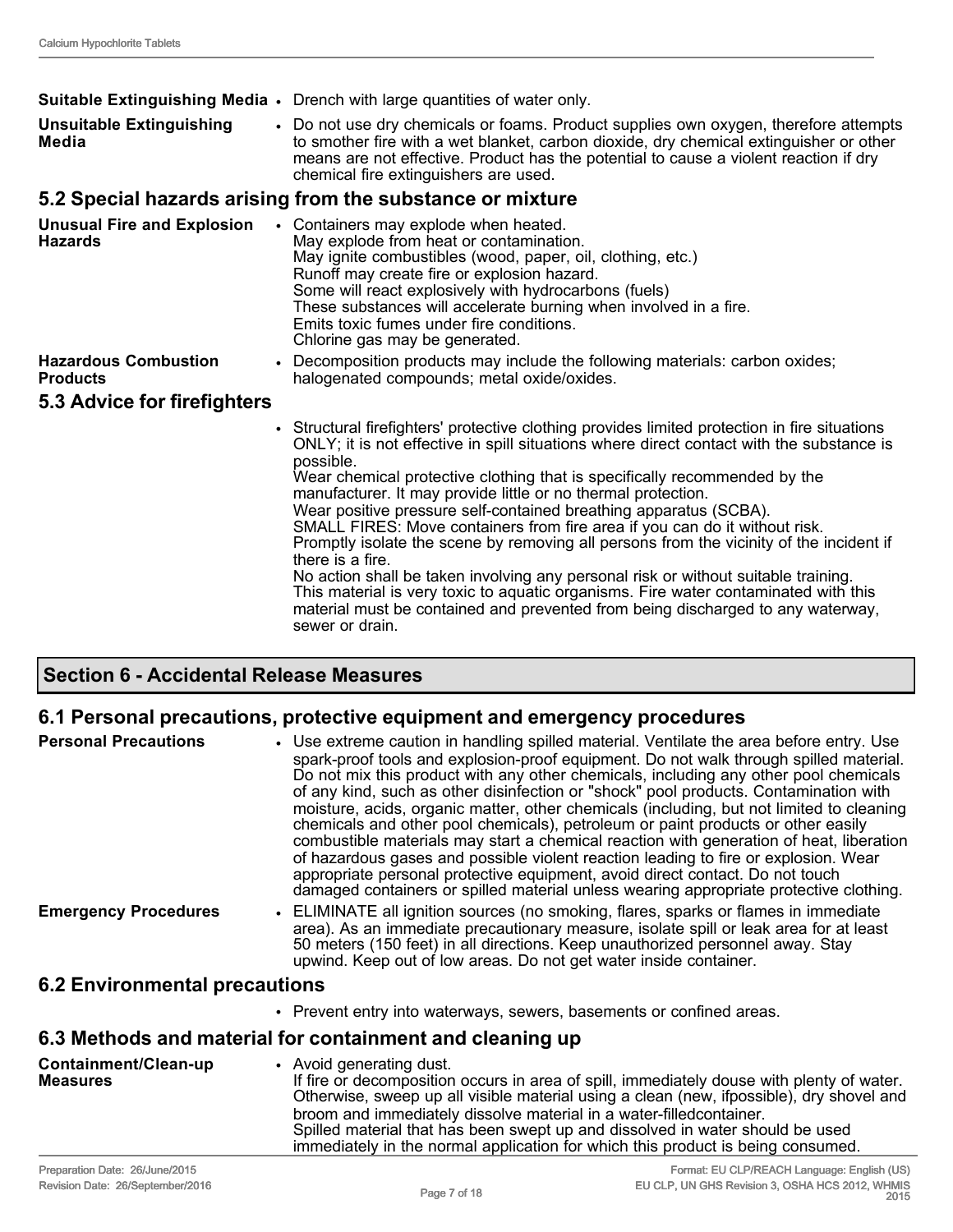## **6.4 Reference to other sections**

• Note: see Section 1 for emergency contact information and Section 13 for waste disposal.

## **Section 7 - Handling and Storage**

### **7.1 Precautions for safe handling**

**Handling** • Use extreme caution in handling spilled material. Use only with adequate ventilation. Keep away from combustible material. Strong oxidizer. Contact with other material may cause fire. Use spark-proof tools and explosion-proof equipment. Do not mix this product with any other chemicals, including any other pool chemicals of any kind, such as other disinfection or "shock" pool products. Contamination with moisture, acids, organic matter, other chemicals (including, but not limited to cleaning chemicals and other pool chemicals), petroleum or paint products or other easily combustible materials may start a chemical reaction with generation of heat, liberation of hazardous gases and possible violent reaction leading to fire or explosion. Always add product to large quantities of water to fully dissolve product. Do not pour water into product, always add product to water. Use only a clean (new, if possible), dry scoop made of metal or plastic each time product is taken from the container. Do not use with stabilized chlorine or bromine tablet chemical feeders. Do not add this product to any dispensing device containing remnants of any other product or pool chemical. Wear appropriate personal protective equipment, avoid direct contact. Do not breathe dust. Do not get in eyes, on skin, or on clothing. Do not ingest. Wash thoroughly with soap and water after handling and before eating, drinking, or using tobacco. Empty containers retain product residue and can be hazardous. Do not reuse container. Residual material remaining in empty container can react to cause fire. Thoroughly flush empty container with water then destroy by placing in trash collection.

### **7.2 Conditions for safe storage, including any incompatibilities**

**Storage** • Ventilate enclosed areas. Keep only in the original container. Keep container closed. Separate from acids, alkalis, reducing agents and combustibles. See NFPA 400. Hazardous Materials Code for further information. Store in a cool, dry, well-ventilated place. If product becomes contaminated or decomposes do not reseal container. If possibleisolate container in open air or well-ventilated area.

## **7.3 Specific end use(s)**

• Refer to Section 1.2 - Relevant identified uses.

## **Section 8 - Exposure Controls/Personal Protection**

## **8.1 Control parameters**

| <b>Exposure Limits/Guidelines</b> |                                                                                                                 |                                                                 |                 |                   |                                |                                                                 |
|-----------------------------------|-----------------------------------------------------------------------------------------------------------------|-----------------------------------------------------------------|-----------------|-------------------|--------------------------------|-----------------------------------------------------------------|
|                                   | <b>Canada British</b><br><b>ACGIH</b><br><b>Canada Ontario</b><br><b>Canada Quebec</b><br>∣Result l<br>Columbia |                                                                 |                 |                   |                                | <b>NIOSH</b>                                                    |
| C.I. Pigment Blue<br>15           | <b>TWAs</b>                                                                                                     | 1 mg/m3 TWA (dust<br>and mist, as Cu)<br>as Copper<br>compounds | Not established | l Not established | INot established               | 1 mg/m3 TWA (dust<br>and mist, as Cu)<br>as Copper<br>compounds |
| Calcium chloride<br>(10043-52-4)  | <b>TWAs</b>                                                                                                     | Not established                                                 | Not established | 5 mg/m3 TWA       | INot established               | Not established                                                 |
| Calcium hydroxide<br>(1305-62-0)  | <b>TWAs</b>                                                                                                     | 5 mg/m3 TWA                                                     | 5 mg/m3 TWA     | 5 mg/m3 TWA       | 5 mg/m3 TWAEV                  | 5 mg/m3 TWA                                                     |
| Calcium carbonate<br>$(471-34-1)$ | <b>TWAs</b>                                                                                                     | Not established                                                 | Not established | Not established   | 10 mg/m3 TWAEV<br>(total dust) | 10 mg/m3 TWA (total<br>dust); 5 mg/m3 TWA<br>(respirable dust)  |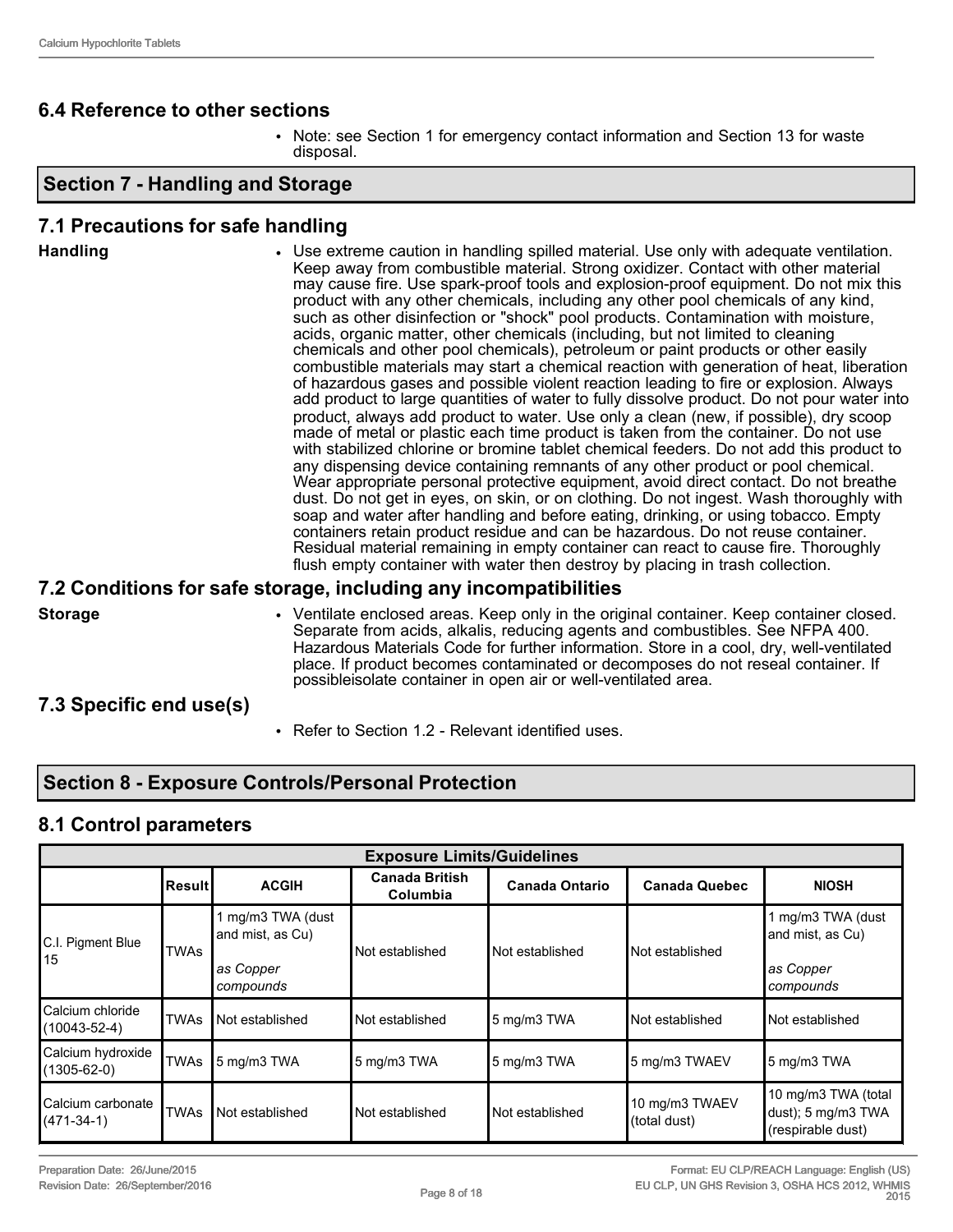| <b>Exposure Limits/Guidelines (Con't.)</b> |             |                                                              |  |  |  |
|--------------------------------------------|-------------|--------------------------------------------------------------|--|--|--|
| OSHA<br>Result                             |             |                                                              |  |  |  |
| Calcium hydroxide<br>$(1305 - 62 - 0)$     | <b>TWAs</b> | 15 mg/m3 TWA (total dust); 5 mg/m3 TWA (respirable fraction) |  |  |  |

## **8.2 Exposure controls**

| <b>Engineering</b><br><b>Measures/Controls</b>                 | • Good general ventilation should be used. Ventilation rates should be matched to<br>conditions. If applicable, use process enclosures, local exhaust ventilation, or other<br>engineering controls to maintain airborne levels below recommended exposure limits.                                                                                                                                                                                                                                                                                                                                                                                                                                                                                                                                                                                                              |
|----------------------------------------------------------------|---------------------------------------------------------------------------------------------------------------------------------------------------------------------------------------------------------------------------------------------------------------------------------------------------------------------------------------------------------------------------------------------------------------------------------------------------------------------------------------------------------------------------------------------------------------------------------------------------------------------------------------------------------------------------------------------------------------------------------------------------------------------------------------------------------------------------------------------------------------------------------|
| <b>Personal Protective Equipment</b>                           |                                                                                                                                                                                                                                                                                                                                                                                                                                                                                                                                                                                                                                                                                                                                                                                                                                                                                 |
| <b>Respiratory</b>                                             | • If workers are exposed to concentrations above the exposure limit, they must use<br>appropriate, certified respirators. Use a properly fitted, air-purifying or air-fed respirator<br>complying with an approved standard if a risk assessment indicates this is necessary.<br>Respirator selection must be based on known or anticipated exposure levels, the<br>hazards of the product and the safe working limits of the selected respirator.                                                                                                                                                                                                                                                                                                                                                                                                                              |
| <b>Eye/Face</b>                                                | • Wear chemical splash goggles and face shield.                                                                                                                                                                                                                                                                                                                                                                                                                                                                                                                                                                                                                                                                                                                                                                                                                                 |
| <b>Skin/Body</b>                                               | • Personal protective equipment for the body should be selected based on the task<br>being performed and the risks involved and should be approved by a specialist before<br>handling this product. HANDS: Chemical-resistant, impervious gloves complying with<br>an approved standard should be worn at all times when handling chemical products if<br>a risk assessment indicates this is necessary. Considering the parameters specified<br>by the glove manufacturer, check during use that the gloves are still retaining their<br>protective properties. It should be noted that the time to breakthrough for any glove<br>material may be different for different glove manufacturers. In the case of mixtures,<br>consisting of several substances, the protection time of the gloves cannot be<br>accurately estimated. GLOVES: Nitrile, neoprene, and butyl rubber. |
| <b>Environmental Exposure</b><br>Controls                      | Controls should be engineered to prevent release to the environment, including<br>$\bullet$<br>procedures to prevent spills, atmospheric release and release to waterways. Follow<br>best practice for site management and disposal of waste.                                                                                                                                                                                                                                                                                                                                                                                                                                                                                                                                                                                                                                   |
| <b>Key to abbreviations</b>                                    |                                                                                                                                                                                                                                                                                                                                                                                                                                                                                                                                                                                                                                                                                                                                                                                                                                                                                 |
| ACGIH = American Conference of Governmental Industrial Hygiene | = Time-Weighted Averages are based on 8h/day, 40h/week exposures<br><b>TWA</b>                                                                                                                                                                                                                                                                                                                                                                                                                                                                                                                                                                                                                                                                                                                                                                                                  |

NIOSH = National Institute of Occupational Safety and Health TWAEV = Time-Weighted Average Exposure Value OSHA = Occupational Safety and Health Administration

# **Section 9 - Physical and Chemical Properties**

## **9.1 Information on Basic Physical and Chemical Properties**

| <b>Material Description</b>       |                                                |                              |                                                                 |
|-----------------------------------|------------------------------------------------|------------------------------|-----------------------------------------------------------------|
| <b>Physical Form</b>              | Solid                                          | Appearance/Description       | Various colored solid (tablets) with<br>a slight chlorine odor. |
| Color                             | Various colors.                                | Odor                         | Slight chlorine odor.                                           |
| <b>Odor Threshold</b>             | No data available                              |                              |                                                                 |
| <b>General Properties</b>         |                                                |                              |                                                                 |
| <b>Boiling Point</b>              | Decomposes @ 170-180°C (338-<br>$356^{\circ}F$ | Melting Point/Freezing Point | INo data available                                              |
| Decomposition Temperature         | 170 to 180 °C(338 to 356 °F)                   | pH                           | Alkaline                                                        |
| Specific Gravity/Relative Density | No data available                              | <b>Bulk Density</b>          | 1 to 1.07 $g/cm^{3}$                                            |
| <b>Water Solubility</b>           | Soluble 100 %                                  | Viscosity                    | No data available                                               |
| Volatility                        |                                                |                              |                                                                 |
| Vapor Pressure                    | No data available                              | <b>Vapor Density</b>         | No data available                                               |
| <b>Evaporation Rate</b>           | No data available                              | Volatiles (Wt.)              | $0\%$                                                           |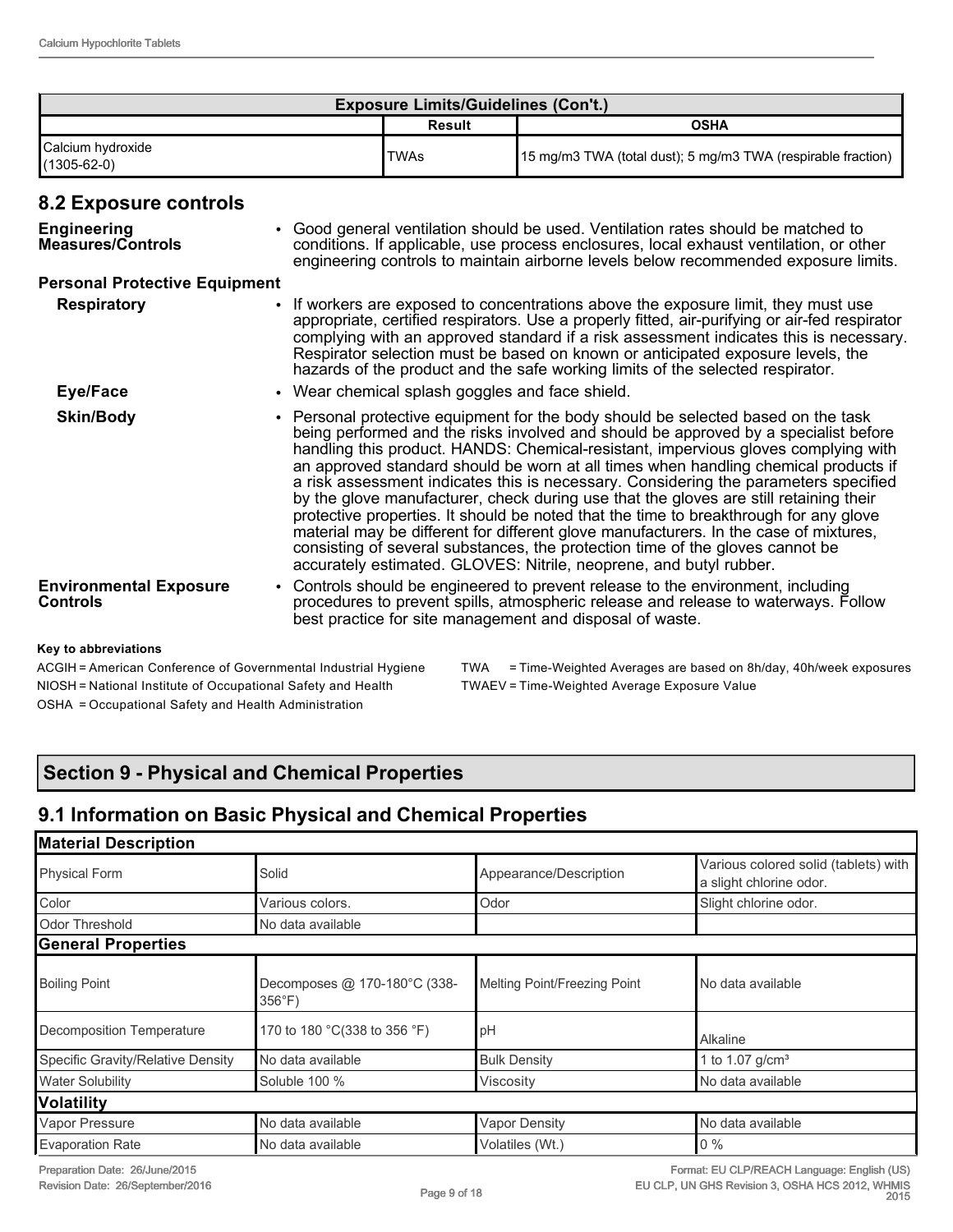| $0\%$                 |                           |                    |  |  |  |  |
|-----------------------|---------------------------|--------------------|--|--|--|--|
| Flammability          |                           |                    |  |  |  |  |
| Not relevant          | UEL                       | Not relevant       |  |  |  |  |
| Not relevant          | Autoignition              | INo data available |  |  |  |  |
| 60 °C(140 °F)         | Flammability (solid, gas) | No data available  |  |  |  |  |
| <b>IEnvironmental</b> |                           |                    |  |  |  |  |
| No data available     |                           |                    |  |  |  |  |
|                       |                           |                    |  |  |  |  |

## **9.2 Other Information**

• No additional physical and chemical parameters noted.

## **Section 10: Stability and Reactivity**

#### **10.1 Reactivity**

• No dangerous reaction known under conditions of normal use.

### **10.2 Chemical stability**

• The product may not be stable under certain conditions of storage or use. Product decomposes at approximately 170-180°C (338-356°F) releasing oxygen gas and some chlorine gas.

#### **10.3 Possibility of hazardous reactions**

• Hazardous reactions or instability may occur under certain conditions of storage or use. Conditions may include the following: contact with combustible materials, contact with acids/ammonia. Reactions may include the following: risk of causing or intensifying fire, liberation of toxic gas.

### **10.4 Conditions to avoid**

• Heating may cause a fire or explosion. Excessive heat will cause decomposition resulting in the release of oxygen and chlorine gas.

#### **10.5 Incompatible materials**

• Highly reactive or incompatible with the following materials: moisture, combustible materials, organic materials, metals, acids, alkalis, oxidizing materials, reducing materials, ammonia, petroleum products, paint products, wood and paper, and pool chemicals. Acid or ammonia contamination will release toxic gases.

#### **10.6 Hazardous decomposition products**

• Depending on conditions, product slowly releases chlorine gas.

## **Section 11 - Toxicological Information**

## **11.1 Information on toxicological effects**

| <b>Components</b>                         |                |                                                                                                                                                                                        |  |  |  |
|-------------------------------------------|----------------|----------------------------------------------------------------------------------------------------------------------------------------------------------------------------------------|--|--|--|
| <b>I</b> Calcium chloride<br>$(0.1\%)$    | 10043-<br>52-4 | Acute Toxicity: Ingestion/Oral-Rat LD50 • 1 g/kg                                                                                                                                       |  |  |  |
| ∥Calcium hydroxide<br>$(1\%$ TO 3%)       | -0             | 1305-62 Acute Toxicity: Ingestion/Oral-Rat LD50 • 7340 mg/kg;<br><b>Irritation:</b> Eye-Rabbit • 10 mg • Severe irritation                                                             |  |  |  |
| <b>I</b> Calcium carbonate<br>I(1% TO 3%) |                | 471-34- Acute Toxicity: Ingestion/Oral-Rat LD50 · 6450 mg/kg;<br>Irritation: Eye-Rabbit • 750 µg 24 Hour(s) • Severe irritation; Skin-Rabbit • 500 mg 24 Hour(s) • Moderate irritation |  |  |  |
|                                           |                | Acute Toxicity: Ingestion/Oral-Rat LD50 • 3000 mg/kg;<br>Irritation: Eye-Rabbit • 100 mg 24 Hour(s) • Moderate irritation; Skin-Rabbit • 500 mg 24 Hour(s) • Mild irritation;          |  |  |  |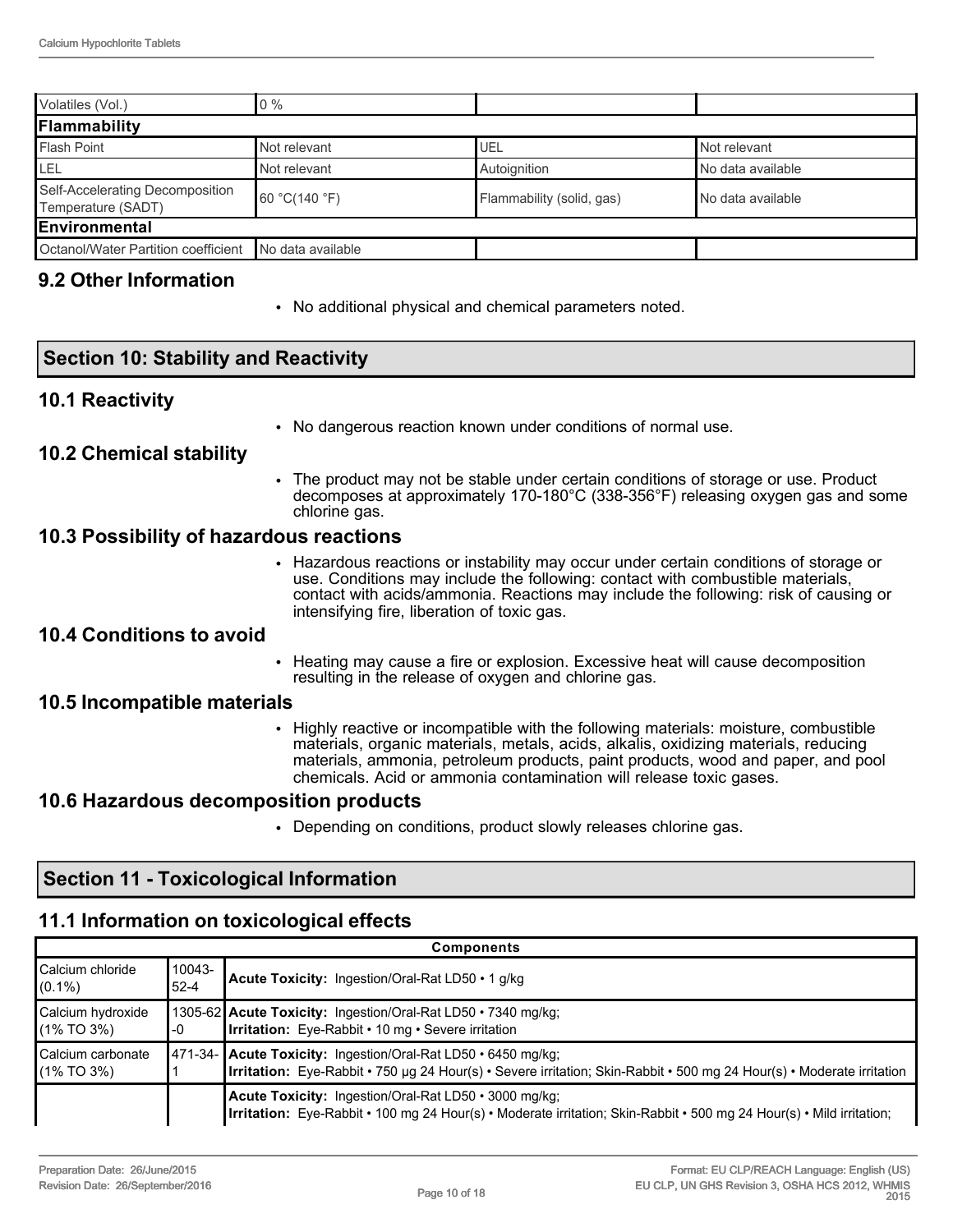| Sodium chloride<br>$(10\%$ TO 30%)              | $17647 - 14$<br>-5 | <b>Multi-dose Toxicity:</b> Ingestion/Oral-Rat TDLo · 201.6 g/kg 6 Week(s)-Intermittent; Vascular:BP elevation not<br>characterized in autonomic section;<br>Mutagen: Unscheduled DNA synthesis • Ingestion/Oral-Rat • 16800 mg/kg 4 Week(s)-Continuous;<br>Reproductive: Ingestion/Oral-Rat TDLo · 56400 mg/kg (5D pre-21D post); Reproductive Effects: Maternal<br>Effects: Postpartum; Reproductive Effects: Effects on Newborn: Biochemical and metabolic |
|-------------------------------------------------|--------------------|---------------------------------------------------------------------------------------------------------------------------------------------------------------------------------------------------------------------------------------------------------------------------------------------------------------------------------------------------------------------------------------------------------------------------------------------------------------|
| l Pentasodium<br>triphosphate $($ < 1% $)$      | l -4               | Acute Toxicity: Ingestion/Oral-Rat LD50 · 3120 mg/kg; Behavioral:Somnolence (general depressed<br>7758-29 activity); Behavioral:Coma; Skin-Rabbit LD50 • >4640 mg/kg; Behavioral:Somnolence (general depressed<br>activity); Lungs, Thorax, or Respiration:Dyspnea;<br><b>Irritation:</b> Skin-Rabbit • 500 mg 24 Hour(s) • Moderate irritation                                                                                                               |
| Calcium hypochlorite 7778-54<br>$(65\%$ TO 76%) | -3                 | Acute Toxicity: Ingestion/Oral-Rat LD50 · 850 mg/kg                                                                                                                                                                                                                                                                                                                                                                                                           |

| <b>GHS Properties</b>            | <b>Classification</b>                                                                                                                                                                                                                                                  |  |  |
|----------------------------------|------------------------------------------------------------------------------------------------------------------------------------------------------------------------------------------------------------------------------------------------------------------------|--|--|
| <b>Acute toxicity</b>            | EU/CLP . Acute Toxicity - Oral 4 - ATEmix (oral)= 1118 mg/kg<br>UN GHS 3 . Acute Toxicity - Oral 4 - ATEmix(oral)=1037 mg/kg<br>OSHA HCS 2012 · Acute Toxicity - Oral 4 - ATEmix(oral)=1037 mg/kg<br>WHMIS 2015 • Acute Toxicity - Oral 4 - ATEmix (oral) = 1058 mg/kg |  |  |
| <b>Skin corrosion/Irritation</b> | EU/CLP • Skin Corrosion 1B<br><b>UN GHS 3 · Skin Corrosion 1B</b><br>OSHA HCS 2012 . Skin Corrosion 1B<br><b>WHMIS 2015 • Skin Corrosion 1B</b>                                                                                                                        |  |  |
| Serious eye damage/Irritation    | EU/CLP • No data available<br>UN GHS 3 · Serious Eye Damage 1<br>OSHA HCS 2012 · Serious Eye Damage 1<br>WHMIS 2015 . Serious Eye Damage 1                                                                                                                             |  |  |
| <b>Skin sensitization</b>        | EU/CLP • No data available<br><b>UN GHS 3 • No data available</b><br>OSHA HCS 2012 . No data available<br><b>WHMIS 2015 • No data available</b>                                                                                                                        |  |  |
| <b>Respiratory sensitization</b> | EU/CLP • No data available<br><b>UN GHS 3 . No data available</b><br><b>OSHA HCS 2012 • No data available</b><br>WHMIS 2015 . No data available                                                                                                                        |  |  |
| <b>Aspiration Hazard</b>         | EU/CLP • No data available<br>UN GHS 3 . No data available<br><b>OSHA HCS 2012 • No data available</b><br>WHMIS 2015 . No data available                                                                                                                               |  |  |
| Carcinogenicity                  | EU/CLP • No data available<br><b>UN GHS 3 • No data available</b><br><b>OSHA HCS 2012 • No data available</b><br>WHMIS 2015 . No data available                                                                                                                        |  |  |
| <b>Germ Cell Mutagenicity</b>    | EU/CLP • No data available<br>UN GHS 3 . No data available<br><b>OSHA HCS 2012 .</b> No data available<br><b>WHMIS 2015 • No data available</b>                                                                                                                        |  |  |
| <b>Toxicity for Reproduction</b> | EU/CLP • No data available<br><b>UN GHS 3 • No data available</b><br>OSHA HCS 2012 . No data available<br><b>WHMIS 2015 • No data available</b>                                                                                                                        |  |  |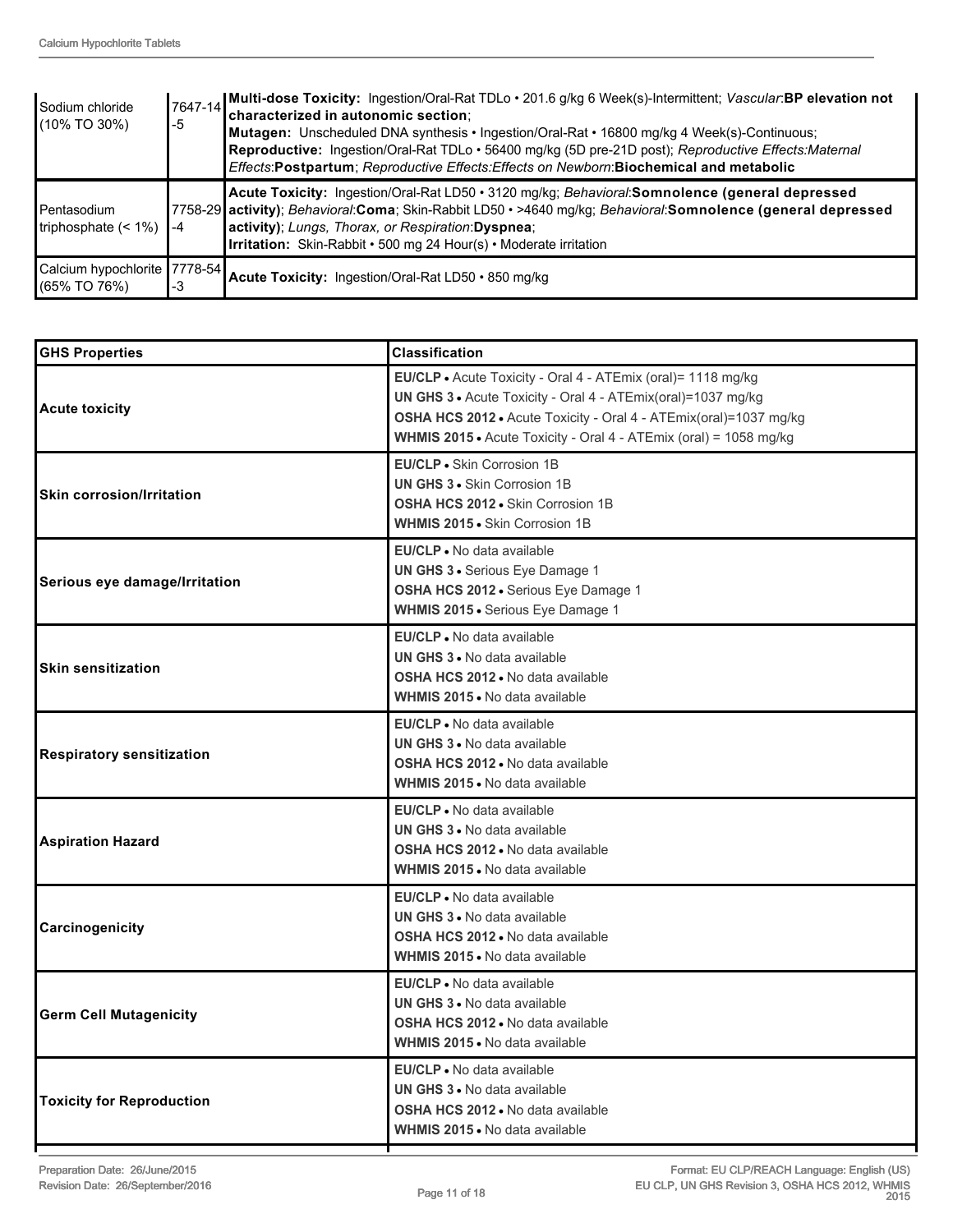| ISTOT-SE        | <b>EU/CLP</b> • No data available<br><b>UN GHS 3 •</b> Specific Target Organ Toxicity Single Exposure 3: Respiratory Tract<br>Irritation<br><b>OSHA HCS 2012 •</b> Specific Target Organ Toxicity Single Exposure 3: Respiratory Tract  <br>Irritation<br><b>WHMIS 2015</b> • Specific Target Organ Toxicity Single Exposure 3: Respiratory Tract<br>Irritation |
|-----------------|-----------------------------------------------------------------------------------------------------------------------------------------------------------------------------------------------------------------------------------------------------------------------------------------------------------------------------------------------------------------|
| <b>ISTOT-RE</b> | <b>EU/CLP</b> • No data available<br><b>UN GHS 3 • No data available</b><br><b>OSHA HCS 2012 • No data available</b><br><b>WHMIS 2015 • No data available</b>                                                                                                                                                                                                   |

## **Potential Health Effects**

#### **Inhalation**

- **Acute (Immediate)** May cause corrosive burns irreversible damage. May cause respiratory irritation.
- **Chronic (Delayed)** Repeated or prolonged exposure to corrosive fumes may cause bronchial irritation with
	- chronic cough.

conjunctivitis.

damage, including blindness.

## **Skin**

**Acute (Immediate)** • Causes severe skin burns.

**Chronic (Delayed)** • Repeated or prolonged exposure to corrosive materials will cause dermatitis.

### **Eye**

**Acute (Immediate)** • Causes serious eye damage. Direct contact with the eyes can cause irreversible

**Chronic (Delayed)** • Repeated or prolonged exposure to corrosive materials or fumes may cause

### **Ingestion**

- **Acute (Immediate)** Harmful or fatal if swallowed. May cause irreversible damage to mucous membranes.
- **Chronic (Delayed)** Repeated or prolonged exposure to corrosive materials or fumes may cause gastrointestinal distrubances.

#### **Key to abbreviations**

LD = Lethal Dose

TD = Toxic Dose

## **Section 12 - Ecological Information**

## **12.1 Toxicity**

|                                          | <b>CAS</b> |                                                                                                                                                                                                                                                                                                                                                                                                                                                                                                                                                                                                                                                                                                                                                                                                                   |
|------------------------------------------|------------|-------------------------------------------------------------------------------------------------------------------------------------------------------------------------------------------------------------------------------------------------------------------------------------------------------------------------------------------------------------------------------------------------------------------------------------------------------------------------------------------------------------------------------------------------------------------------------------------------------------------------------------------------------------------------------------------------------------------------------------------------------------------------------------------------------------------|
| Calcium Hypochlorite<br><b>I</b> Tablets | <b>NDA</b> | Aquatic Toxicity-Fish: 96 Hour(s) Bluegill - Lepomis macrochirus 57-60 µg/L [Fresh water] Comments:<br>Calcium hypochlorite<br>96 Hour(s) LC50 Atlantic silverside - Menidia menidia 37 µg/L [Marine water] Comments: Calcium<br>hypochlorite<br>96 Hour(s) LC50 Bluegill - Lepomis macrochirus 1294600 µg/L [Fresh water] Comments: Sodium chloride<br>96 Hour(s) LC50 Guppy - Poecilia reticulata 356 mL/kg [Marine water] Comments: Calcium hydroxide<br>96 Hour(s) NOEC Guppy - Poecilia reticulata 56 mg/L [Marine water] Comments: Calcium hydroxide<br>Aquatic Toxicity-Crustacea: 48 Hour(s) EC50 Water flea - Daphnia magna 402600-469200 µg/L [Fresh<br>water] Comments: Sodium chloride<br>48 Hour(s) EC50 Water flea - Daphnia magna 0.073-0.079 µg/L [Fresh water] Comments: Calcium<br>hypochlorite |
|                                          |            | • LC50: 0.088 mg/L (96 hr, Bluegill Sunfish) Very toxic to aquatic life. Do not allow to                                                                                                                                                                                                                                                                                                                                                                                                                                                                                                                                                                                                                                                                                                                          |

enter groundwater, surface water or drains. Hazardous to the aquatic environment Chronic 1.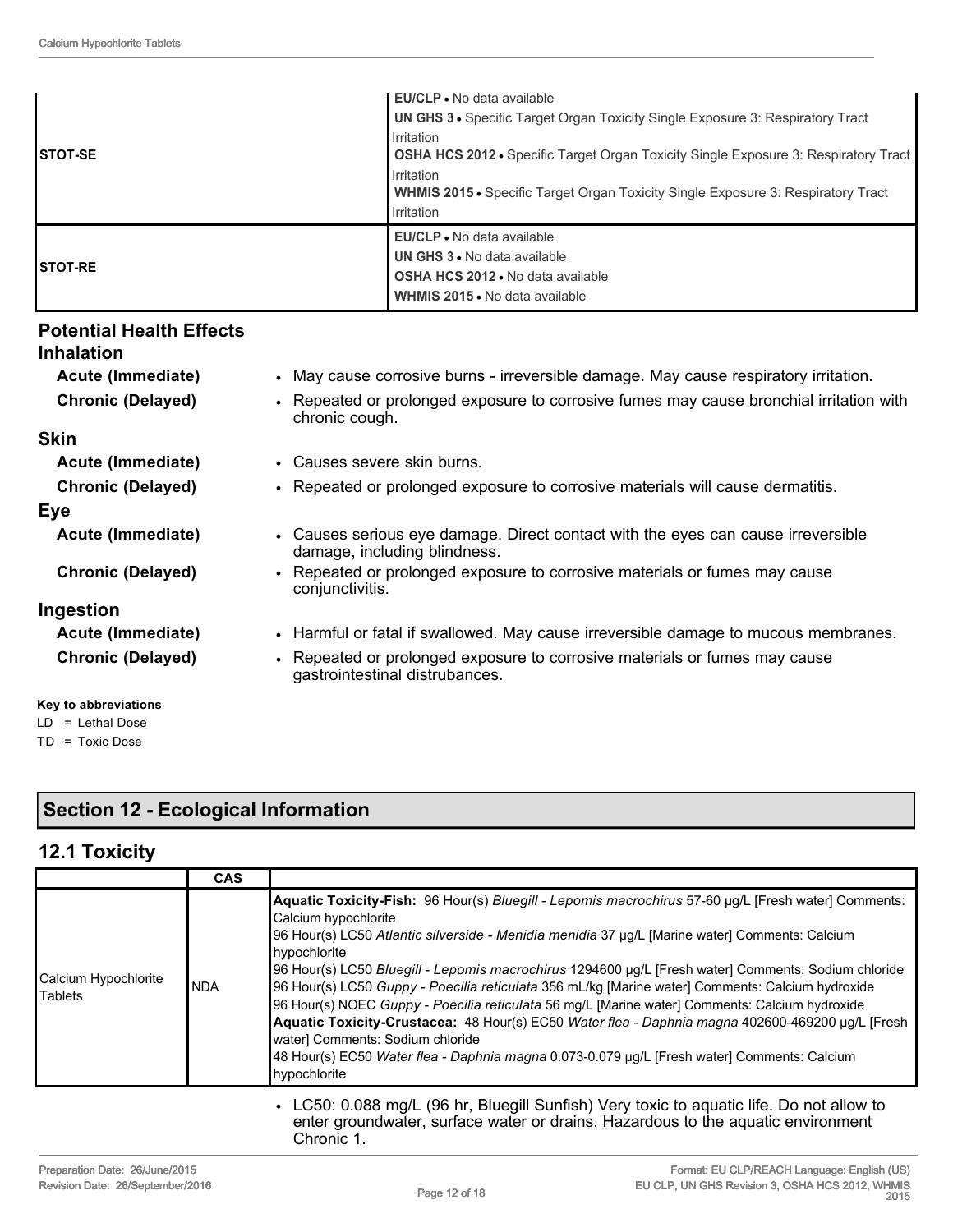## **12.2 Persistence and degradability**

• Material data lacking.

## **12.3 Bioaccumulative potential**

• Material data lacking.

### **12.4 Mobility in Soil**

• Material data lacking.

### **12.5 Results of PBT and vPvB assessment**

• No PBT and vPvB assessment has been conducted.

### **12.6 Other adverse effects**

• No studies have been found.

## **Section 13 - Disposal Considerations**

### **13.1 Waste treatment methods**

- **Product waste** The generation of waste should be avoided or minimized wherever possible. This material and its container must be disposed of in a safe way. Spilled material that has been swept up and dissolved in water should be used immediately in the normal application for which this product is being consumed. If this is not possible, material may be neutralized. Please contact Axiall Corporation Emergency Response team for guidance at 304-455-6882. Note: Only properly neutralized material should be flushed to sewer. Unneutralized material can cause environmental damage to receiving water or can interfere with treatment plant operation. Care must be taken when using or disposing of chemical materials and/or their containers to prevent environmental contamination. Empty containers retain product residue and can be hazardous. Residual material remaining in empty container can react to cause fire. Thoroughly flush empty container with water then destroy by placing in trash collection. Disposal of this product, solutions and any by-products should at all times comply with the requirements of environmental protection and waste disposal legislation and any regional local authority requirements. Avoid dispersal of spilled material and runoff and contact with soil, waterways, drains and sewers.
- 
- **Packaging waste** Dispose of content and/or container in accordance with local, regional, national, and/or international regulations.

## **Section 14 - Transport Information**

|                  | <b>14.1 UN</b><br>number | 14.2 UN proper<br>shipping name          | 14.3 Transport hazard<br>class(es) | 14.4 Packing<br>group | <b>14.5 Environmental</b><br>hazards |
|------------------|--------------------------|------------------------------------------|------------------------------------|-----------------------|--------------------------------------|
| <b>DOT</b>       | <b>UN2880</b>            | CALCIUM HYPOCHLORITE,<br><b>HYDRATED</b> | 5.1                                |                       | Marine Pollutant                     |
| <b>I</b> TDG     | <b>UN2880</b>            | CALCIUM HYPOCHLORITE,<br><b>HYDRATED</b> | 5.1                                |                       | Marine Pollutant                     |
| <b>IMO/IMDG</b>  | <b>UN2880</b>            | CALCIUM HYPOCHLORITE,<br><b>HYDRATED</b> | 5.1                                |                       | Marine Pollutant                     |
| <b>IATA/ICAO</b> | <b>UN2880</b>            | CALCIUM HYPOCHLORITE,<br><b>HYDRATED</b> | 5.1                                |                       | <b>Chronic Aquatic Toxicity</b>      |

#### **14.6 Special precautions for user**

• Under 49 CFR (DOT), non-bulk U.S. domestic shipments by ground do not require Marine Pollutant markings or labels, nor does Marine Pollutant need to be mentioned on shipping papers.

#### **14.7 Transport in bulk according to Annex II of**

• Data lacking.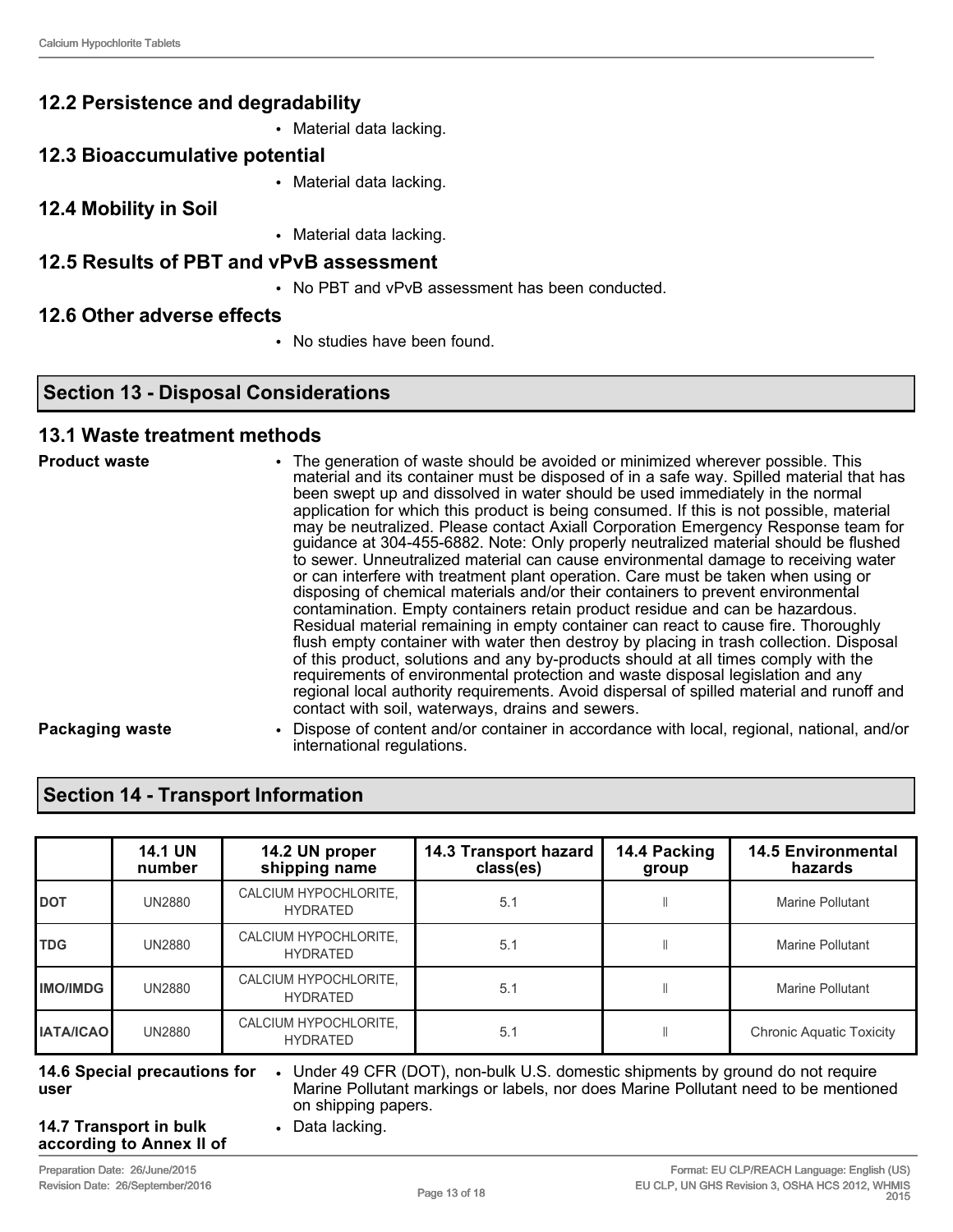#### **Marpol and the IBC Code**

### **Section 15 - Regulatory Information**

## **15.1 Safety, health and environmental regulations/legislation specific for the substance or mixture**

**SARA Hazard Classifications** • Acute, Fire

#### **FIFRA – Pesticide Labeling**

This chemical is a pesticide product registered by the Environmental Protection Agency and is regulated under FIFRA. Pesticide products are exempt from TSCA and not subject to inventory requirements.

• This chemical is a pesticide product registered by the Environmental Protection Agency and is subject to certain labeling requirements under federal pesticide law. These requirements differ from the classification criteria and hazard information required for safety data sheets, and for workplace labels of non-pesticide chemicals.

| Inventory                     |            |                   |                    |                  |                  |             |
|-------------------------------|------------|-------------------|--------------------|------------------|------------------|-------------|
| Component                     | <b>CAS</b> | <b>Canada DSL</b> | <b>Canada NDSL</b> | <b>EU EINECS</b> | <b>EU ELNICS</b> | <b>TSCA</b> |
| Calcium chloride              | 10043-52-4 | Yes               | No                 | Yes              | No               | Yes         |
| Calcium hydroxide             | 1305-62-0  | Yes               | No                 | Yes              | <b>No</b>        | Yes         |
| Calcium carbonate             | 471-34-1   | Yes               | No                 | Yes              | No               | Yes         |
| Calcium chlorate              | 10137-74-3 | No                | No                 | Yes              | No               | No          |
| Calcium<br>hypochlorite       | 7778-54-3  | Yes               | <b>No</b>          | Yes              | <b>No</b>        | Yes         |
| Sodium chloride               | 7647-14-5  | Yes               | <b>No</b>          | Yes              | <b>No</b>        | Yes         |
| l Pentasodium<br>triphosphate | 7758-29-4  | Yes               | No                 | Yes              | <b>No</b>        | Yes         |

## **Canada**

| 'Labor⊤                                             |            |                                                                       |
|-----------------------------------------------------|------------|-----------------------------------------------------------------------|
| Canada - WHMIS 1988 - Classifications of Substances |            |                                                                       |
| • Calcium chloride                                  | 10043-52-4 | D <sub>2</sub> B                                                      |
| • Calcium hypochlorite                              | 7778-54-3  | C, E                                                                  |
| • Calcium chlorate                                  | 10137-74-3 | Not Listed                                                            |
| • Pentasodium triphosphate                          | 7758-29-4  | Not Listed                                                            |
| • Calcium hydroxide                                 | 1305-62-0  | E.                                                                    |
| • Sodium chloride                                   | 7647-14-5  | Uncontrolled product<br>according to WHMIS<br>classification criteria |
| • Calcium carbonate                                 | 471-34-1   | Uncontrolled product<br>according to WHMIS<br>classification criteria |
| Canada - WHMIS 1988 - Ingredient Disclosure List    |            |                                                                       |
| • Calcium chloride                                  | 10043-52-4 | Not Listed                                                            |
| • Calcium hypochlorite                              | 7778-54-3  | Not Listed                                                            |
| • Calcium chlorate                                  | 10137-74-3 | Not Listed                                                            |
| • Pentasodium triphosphate                          | 7758-29-4  | Not Listed                                                            |
| • Calcium hydroxide                                 | 1305-62-0  | $1\%$                                                                 |
| • Sodium chloride                                   | 7647-14-5  | Not Listed                                                            |
| • Calcium carbonate                                 | 471-34-1   | Not Listed                                                            |
|                                                     |            |                                                                       |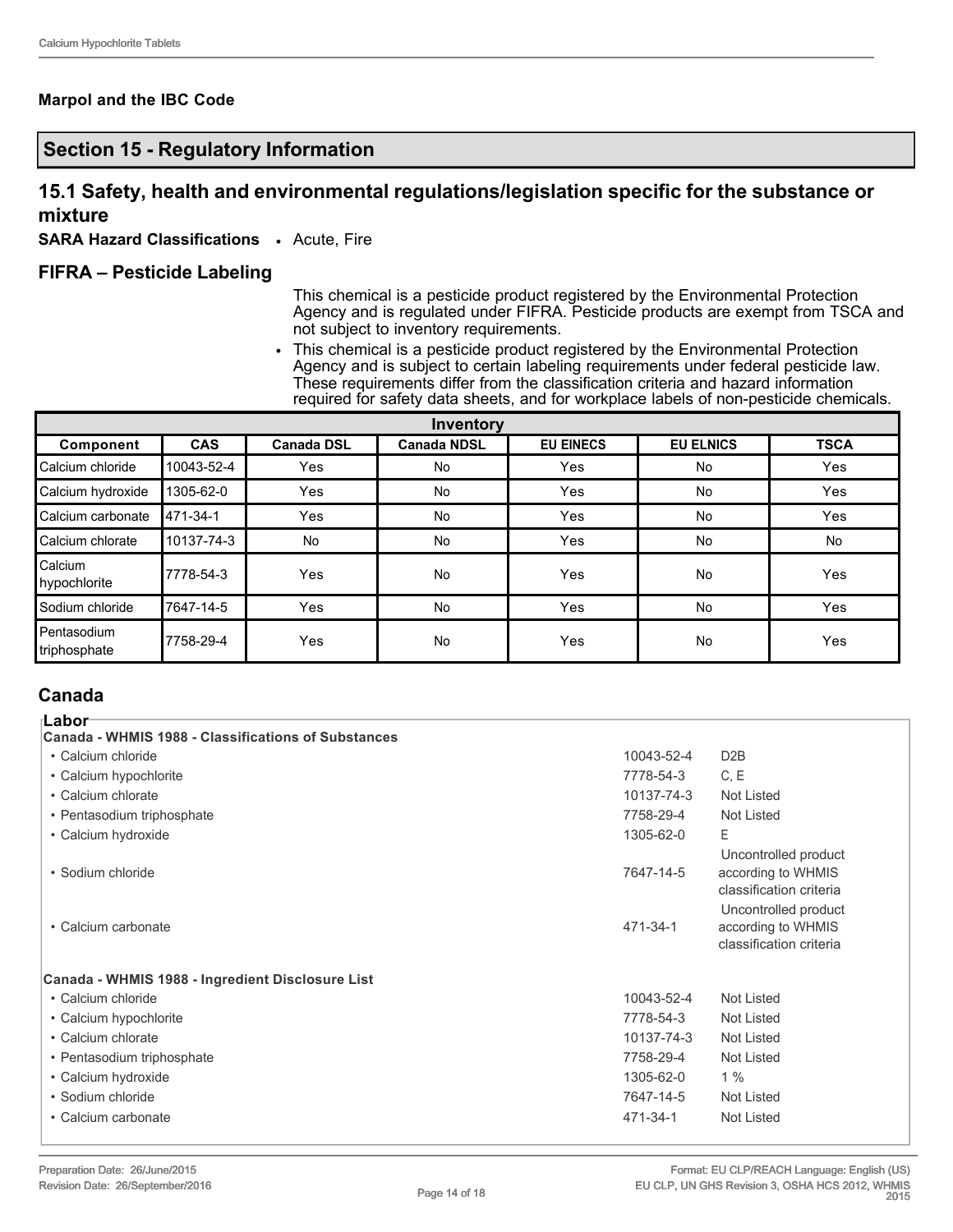### **Environment**

| Canada - CEPA - Priority Substances List |            |            |
|------------------------------------------|------------|------------|
| • Calcium chloride                       | 10043-52-4 | Not Listed |
| • Calcium hypochlorite                   | 7778-54-3  | Not Listed |
| • Calcium chlorate                       | 10137-74-3 | Not Listed |
| • Pentasodium triphosphate               | 7758-29-4  | Not Listed |
| • Calcium hydroxide                      | 1305-62-0  | Not Listed |
| • Sodium chloride                        | 7647-14-5  | Not Listed |
| • Calcium carbonate                      | 471-34-1   | Not Listed |

#### **United States**

| ⊦Labor                                                                    |            |                                  |
|---------------------------------------------------------------------------|------------|----------------------------------|
| U.S. - OSHA - Process Safety Management - Highly Hazardous Chemicals      |            |                                  |
| • Calcium chloride                                                        | 10043-52-4 | Not Listed                       |
| • Calcium hypochlorite                                                    | 7778-54-3  | <b>Not Listed</b>                |
| • Calcium chlorate                                                        | 10137-74-3 | <b>Not Listed</b>                |
| · Pentasodium triphosphate                                                | 7758-29-4  | <b>Not Listed</b>                |
| · Calcium hydroxide                                                       | 1305-62-0  | <b>Not Listed</b>                |
| • Sodium chloride                                                         | 7647-14-5  | <b>Not Listed</b>                |
| • Calcium carbonate                                                       | 471-34-1   | Not Listed                       |
| U.S. - OSHA - Specifically Regulated Chemicals                            |            |                                  |
| • Calcium chloride                                                        | 10043-52-4 | Not Listed                       |
| • Calcium hypochlorite                                                    | 7778-54-3  | Not Listed                       |
| • Calcium chlorate                                                        | 10137-74-3 | Not Listed                       |
| • Pentasodium triphosphate                                                | 7758-29-4  | Not Listed                       |
| · Calcium hydroxide                                                       | 1305-62-0  | Not Listed                       |
| · Sodium chloride                                                         | 7647-14-5  | Not Listed                       |
| • Calcium carbonate                                                       | 471-34-1   | Not Listed                       |
| <sub>'</sub> Environment <sup>.</sup>                                     |            |                                  |
| U.S. - CAA (Clean Air Act) - 1990 Hazardous Air Pollutants                |            |                                  |
| • Calcium chloride                                                        | 10043-52-4 | <b>Not Listed</b>                |
| • Calcium hypochlorite                                                    | 7778-54-3  | Not Listed                       |
| • Calcium chlorate                                                        | 10137-74-3 | <b>Not Listed</b>                |
| • Pentasodium triphosphate                                                | 7758-29-4  | <b>Not Listed</b>                |
| · Calcium hydroxide                                                       | 1305-62-0  | <b>Not Listed</b>                |
| • Sodium chloride                                                         | 7647-14-5  | <b>Not Listed</b>                |
| • Calcium carbonate                                                       | 471-34-1   | <b>Not Listed</b>                |
| U.S. - CERCLA/SARA - Hazardous Substances and their Reportable Quantities |            |                                  |
| • Calcium chloride                                                        | 10043-52-4 | <b>Not Listed</b>                |
| • Calcium hypochlorite                                                    | 7778-54-3  | 10 lb final RQ; 4.54 kg final RQ |
| • Calcium chlorate                                                        | 10137-74-3 | <b>Not Listed</b>                |
| • Pentasodium triphosphate                                                | 7758-29-4  | Not Listed                       |
| • Calcium hydroxide                                                       | 1305-62-0  | Not Listed                       |
| · Sodium chloride                                                         | 7647-14-5  | Not Listed                       |
| • Calcium carbonate                                                       | 471-34-1   | Not Listed                       |
| U.S. - CERCLA/SARA - Radionuclides and Their Reportable Quantities        |            |                                  |
| • Calcium chloride                                                        | 10043-52-4 | Not Listed                       |
| • Calcium hypochlorite                                                    | 7778-54-3  | <b>Not Listed</b>                |
| • Calcium chlorate                                                        | 10137-74-3 | Not Listed                       |
| • Pentasodium triphosphate                                                | 7758-29-4  | Not Listed                       |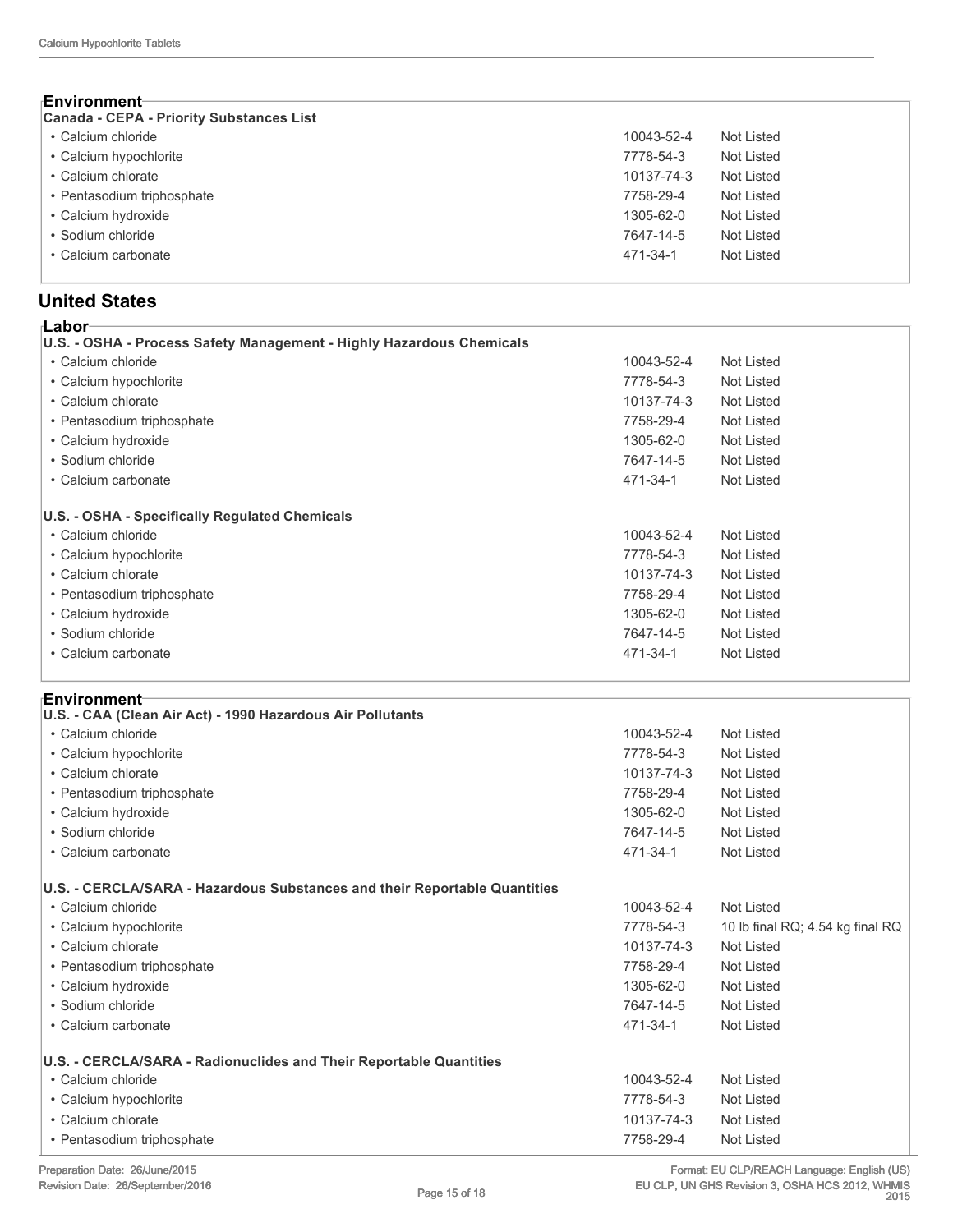| · Calcium hydroxide                                                              | 1305-62-0  | Not Listed        |
|----------------------------------------------------------------------------------|------------|-------------------|
| • Sodium chloride                                                                | 7647-14-5  | <b>Not Listed</b> |
| • Calcium carbonate                                                              | 471-34-1   | <b>Not Listed</b> |
| U.S. - CERCLA/SARA - Section 302 Extremely Hazardous Substances EPCRA RQs        |            |                   |
| • Calcium chloride                                                               | 10043-52-4 | <b>Not Listed</b> |
| • Calcium hypochlorite                                                           | 7778-54-3  | <b>Not Listed</b> |
| • Calcium chlorate                                                               | 10137-74-3 | <b>Not Listed</b> |
| · Pentasodium triphosphate                                                       | 7758-29-4  | <b>Not Listed</b> |
| • Calcium hydroxide                                                              | 1305-62-0  | <b>Not Listed</b> |
| · Sodium chloride                                                                | 7647-14-5  | <b>Not Listed</b> |
| • Calcium carbonate                                                              | 471-34-1   | Not Listed        |
| U.S. - CERCLA/SARA - Section 302 Extremely Hazardous Substances TPQs             |            |                   |
| • Calcium chloride                                                               | 10043-52-4 | Not Listed        |
| • Calcium hypochlorite                                                           | 7778-54-3  | <b>Not Listed</b> |
| • Calcium chlorate                                                               | 10137-74-3 | Not Listed        |
| • Pentasodium triphosphate                                                       | 7758-29-4  | <b>Not Listed</b> |
| · Calcium hydroxide                                                              | 1305-62-0  | <b>Not Listed</b> |
| • Sodium chloride                                                                | 7647-14-5  | <b>Not Listed</b> |
| • Calcium carbonate                                                              | 471-34-1   | <b>Not Listed</b> |
| U.S. - CERCLA/SARA - Section 313 - Emission Reporting                            |            |                   |
| • Calcium chloride                                                               | 10043-52-4 | <b>Not Listed</b> |
| • Calcium hypochlorite                                                           | 7778-54-3  | <b>Not Listed</b> |
| • Calcium chlorate                                                               | 10137-74-3 | Not Listed        |
| • Pentasodium triphosphate                                                       | 7758-29-4  | Not Listed        |
| • Calcium hydroxide                                                              | 1305-62-0  | Not Listed        |
| • Sodium chloride                                                                | 7647-14-5  | Not Listed        |
| • Calcium carbonate                                                              | 471-34-1   | Not Listed        |
| U.S. - CERCLA/SARA - Section 313 - PBT Chemical Listing                          |            |                   |
| • Calcium chloride                                                               | 10043-52-4 | Not Listed        |
| • Calcium hypochlorite                                                           | 7778-54-3  | <b>Not Listed</b> |
| • Calcium chlorate                                                               | 10137-74-3 | Not Listed        |
| • Pentasodium triphosphate                                                       | 7758-29-4  | Not Listed        |
| • Calcium hydroxide                                                              | 1305-62-0  | <b>Not Listed</b> |
| • Sodium chloride                                                                | 7647-14-5  | <b>Not Listed</b> |
| • Calcium carbonate                                                              | 471-34-1   | <b>Not Listed</b> |
| U.S. - TSCA (Toxic Substances Control Act) - Section 12(b) - Export Notification |            |                   |
| • Calcium chloride                                                               | 10043-52-4 | Not Listed        |
| • Calcium hypochlorite                                                           | 7778-54-3  | <b>Not Listed</b> |
| • Calcium chlorate                                                               | 10137-74-3 | Not Listed        |
| • Pentasodium triphosphate                                                       | 7758-29-4  | <b>Not Listed</b> |
| • Calcium hydroxide                                                              | 1305-62-0  | Not Listed        |
| · Sodium chloride                                                                | 7647-14-5  | <b>Not Listed</b> |
| • Calcium carbonate                                                              | 471-34-1   | Not Listed        |
|                                                                                  |            |                   |

## **United States - California**

| ⊤Environment⊤<br>U.S. - California - Proposition 65 - Carcinogens List |            |            |
|------------------------------------------------------------------------|------------|------------|
| • Calcium chloride                                                     | 10043-52-4 | Not Listed |
| • Calcium hypochlorite                                                 | 7778-54-3  | Not Listed |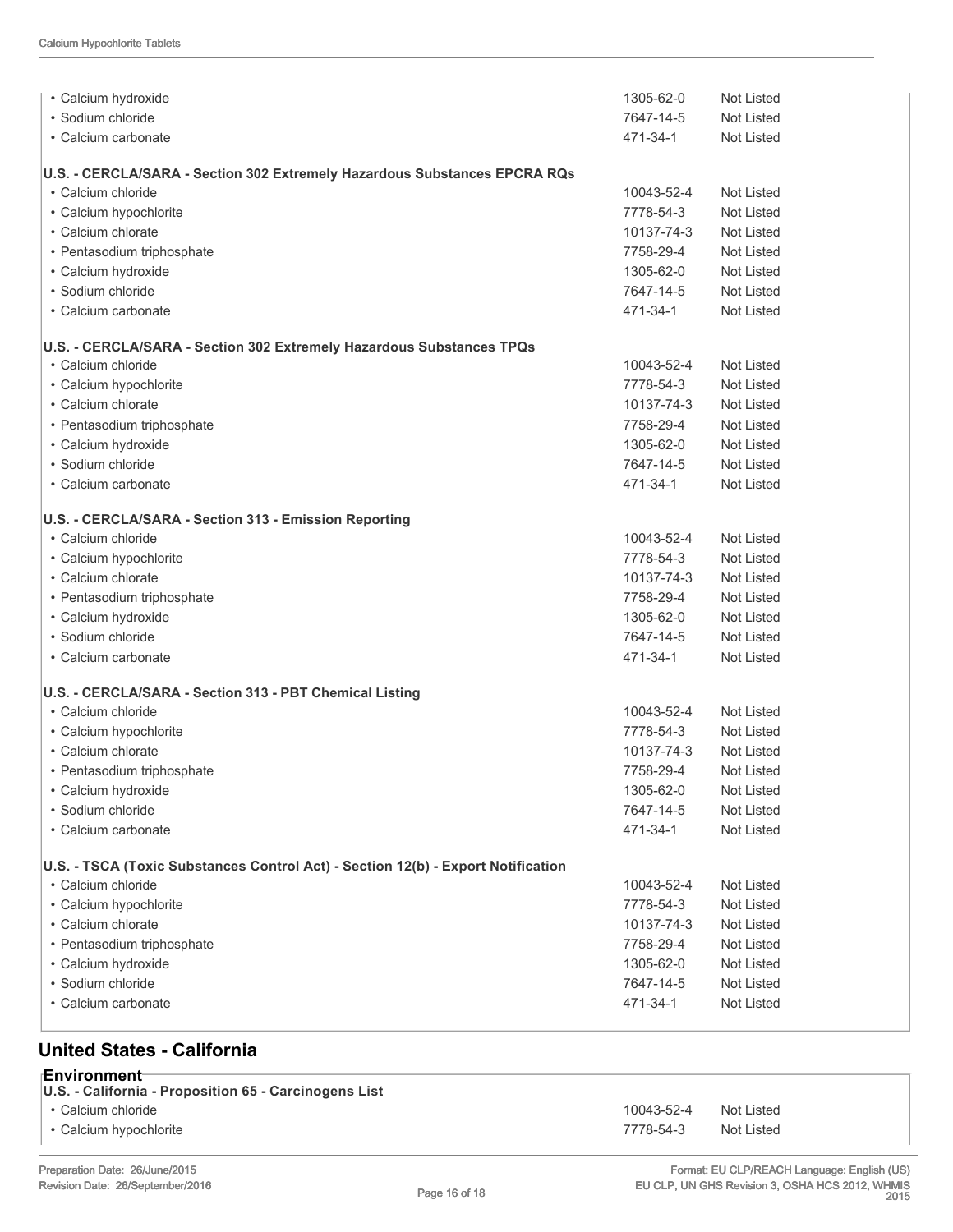| • Calcium chlorate                                                        | 10137-74-3 | Not Listed        |
|---------------------------------------------------------------------------|------------|-------------------|
| • Pentasodium triphosphate                                                | 7758-29-4  | Not Listed        |
| • Calcium hydroxide                                                       | 1305-62-0  | Not Listed        |
| • Sodium chloride                                                         | 7647-14-5  | Not Listed        |
| • Calcium carbonate                                                       | 471-34-1   | Not Listed        |
| U.S. - California - Proposition 65 - Developmental Toxicity               |            |                   |
| • Calcium chloride                                                        | 10043-52-4 | <b>Not Listed</b> |
| • Calcium hypochlorite                                                    | 7778-54-3  | Not Listed        |
| • Calcium chlorate                                                        | 10137-74-3 | Not Listed        |
| · Pentasodium triphosphate                                                | 7758-29-4  | Not Listed        |
| · Calcium hydroxide                                                       | 1305-62-0  | Not Listed        |
| • Sodium chloride                                                         | 7647-14-5  | Not Listed        |
| • Calcium carbonate                                                       | 471-34-1   | Not Listed        |
| U.S. - California - Proposition 65 - Maximum Allowable Dose Levels (MADL) |            |                   |
| • Calcium chloride                                                        | 10043-52-4 | <b>Not Listed</b> |
| • Calcium hypochlorite                                                    | 7778-54-3  | Not Listed        |
| • Calcium chlorate                                                        | 10137-74-3 | Not Listed        |
| • Pentasodium triphosphate                                                | 7758-29-4  | Not Listed        |
| • Calcium hydroxide                                                       | 1305-62-0  | Not Listed        |
| • Sodium chloride                                                         | 7647-14-5  | Not Listed        |
| • Calcium carbonate                                                       | 471-34-1   | Not Listed        |
| U.S. - California - Proposition 65 - No Significant Risk Levels (NSRL)    |            |                   |
| • Calcium chloride                                                        | 10043-52-4 | Not Listed        |
| • Calcium hypochlorite                                                    | 7778-54-3  | Not Listed        |
| • Calcium chlorate                                                        | 10137-74-3 | Not Listed        |
| • Pentasodium triphosphate                                                | 7758-29-4  | Not Listed        |
| • Calcium hydroxide                                                       | 1305-62-0  | Not Listed        |
| · Sodium chloride                                                         | 7647-14-5  | Not Listed        |
| • Calcium carbonate                                                       | 471-34-1   | Not Listed        |
| U.S. - California - Proposition 65 - Reproductive Toxicity - Female       |            |                   |
| • Calcium chloride                                                        | 10043-52-4 | Not Listed        |
| • Calcium hypochlorite                                                    | 7778-54-3  | Not Listed        |
| • Calcium chlorate                                                        | 10137-74-3 | Not Listed        |
| · Pentasodium triphosphate                                                | 7758-29-4  | Not Listed        |
| • Calcium hydroxide                                                       | 1305-62-0  | Not Listed        |
| · Sodium chloride                                                         | 7647-14-5  | Not Listed        |
| • Calcium carbonate                                                       | 471-34-1   | Not Listed        |
| U.S. - California - Proposition 65 - Reproductive Toxicity - Male         |            |                   |
| • Calcium chloride                                                        | 10043-52-4 | Not Listed        |
| • Calcium hypochlorite                                                    | 7778-54-3  | Not Listed        |
| • Calcium chlorate                                                        | 10137-74-3 | Not Listed        |
| • Pentasodium triphosphate                                                | 7758-29-4  | Not Listed        |
| • Calcium hydroxide                                                       | 1305-62-0  | Not Listed        |
| · Sodium chloride                                                         | 7647-14-5  | Not Listed        |
| • Calcium carbonate                                                       | 471-34-1   | Not Listed        |
|                                                                           |            |                   |

# **15.2 Chemical Safety Assessment**

• No Chemical Safety Assessment has been carried out.